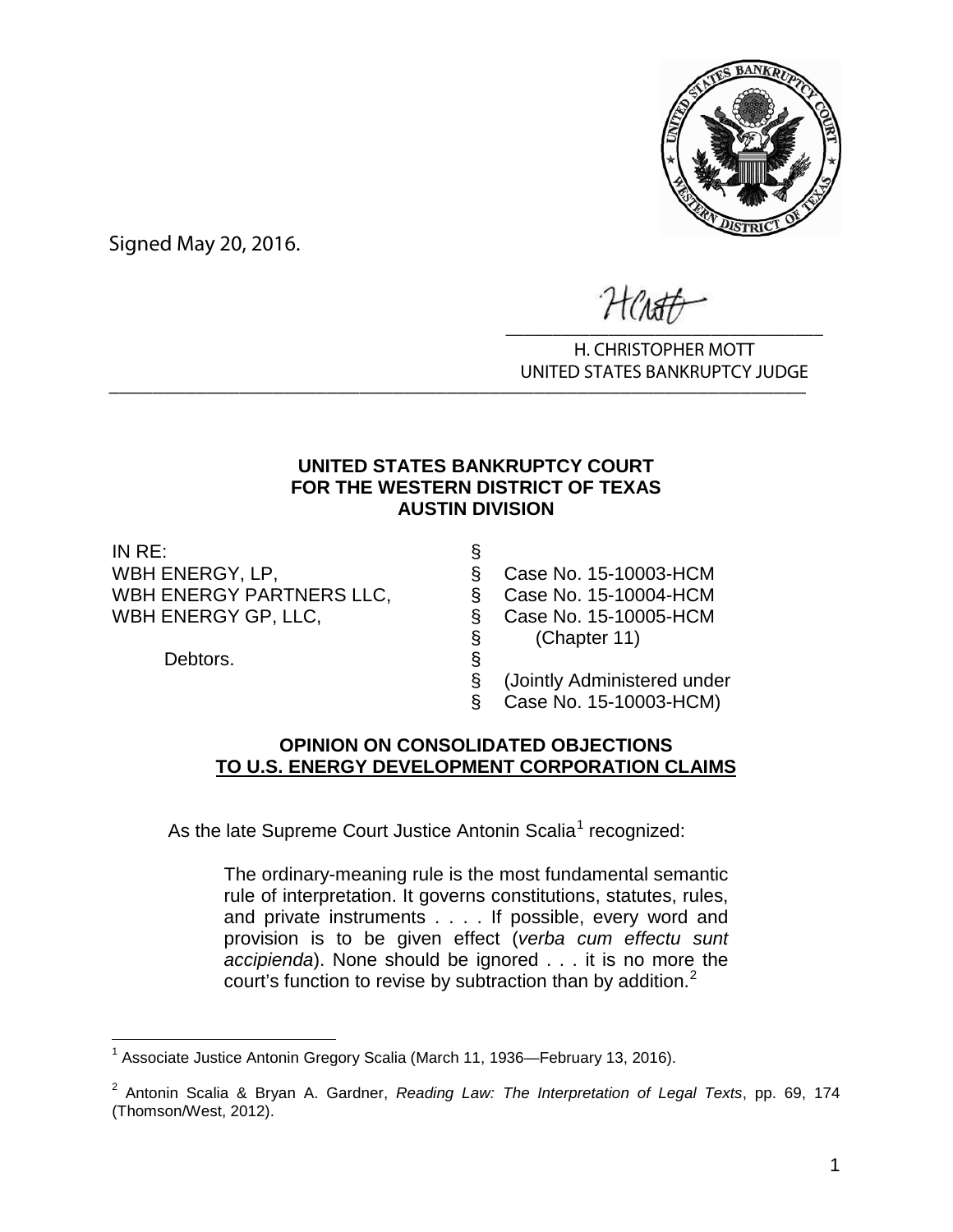In this case, the Court is called upon to determine the meaning of a private instrument—a joint operating agreement. Judicial interpretation is required to decide if the claimant is a "prevailing party" entitled to recover its attorneys' fees under the restrictive contractual standard set forth in the agreement. However, to rule that the claimant is entitled to recover attorneys' fees, the Court would have to rewrite the text of the agreement—by either ignoring the ordinary meaning of the critical word "financial" or by subtracting this critical word altogether. The Court can do neither. As a consequence, the recovery of attorneys' fees by the claimant must be denied.

## **I INTRODUCTION**

### **A. Hearing on Consolidated Objections to USED Claims**

The Court conducted a hearing on the merits of the Objections to the Proofs of Claim of U.S. Energy Development Corporation ("USED") on April 26, 2016. The Objections to the Proofs of Claim of USED were filed by CL III Funding Holding Company, LLC ("Castlelake").

The Court consolidated the contested matters and hearing on the (1) Objection to Proofs of Claim Filed by USED (dkt# 621 in lead case no. 15-10003) filed by Castlelake; (2) Objection to Proofs of Claim Filed by USED (dkt# 30 in member case no. 15-10004) filed by Castlelake; and (3) Objection to Proofs of Claim Filed by USED (dkt# 24 in member case no. 15-10005) filed by Castlelake (collectively "Consolidated Objections to USED Claims"). The consolidation was accomplished by a Scheduling Order and with agreement of the parties. *See* Scheduling Order (dkt# 623).

A Joint Pretrial Order was filed by the parties prior to the hearing, which has been accepted by the Court. *See* Joint Pretrial Order ("Joint PTO") (dkt# 657). At the hearing,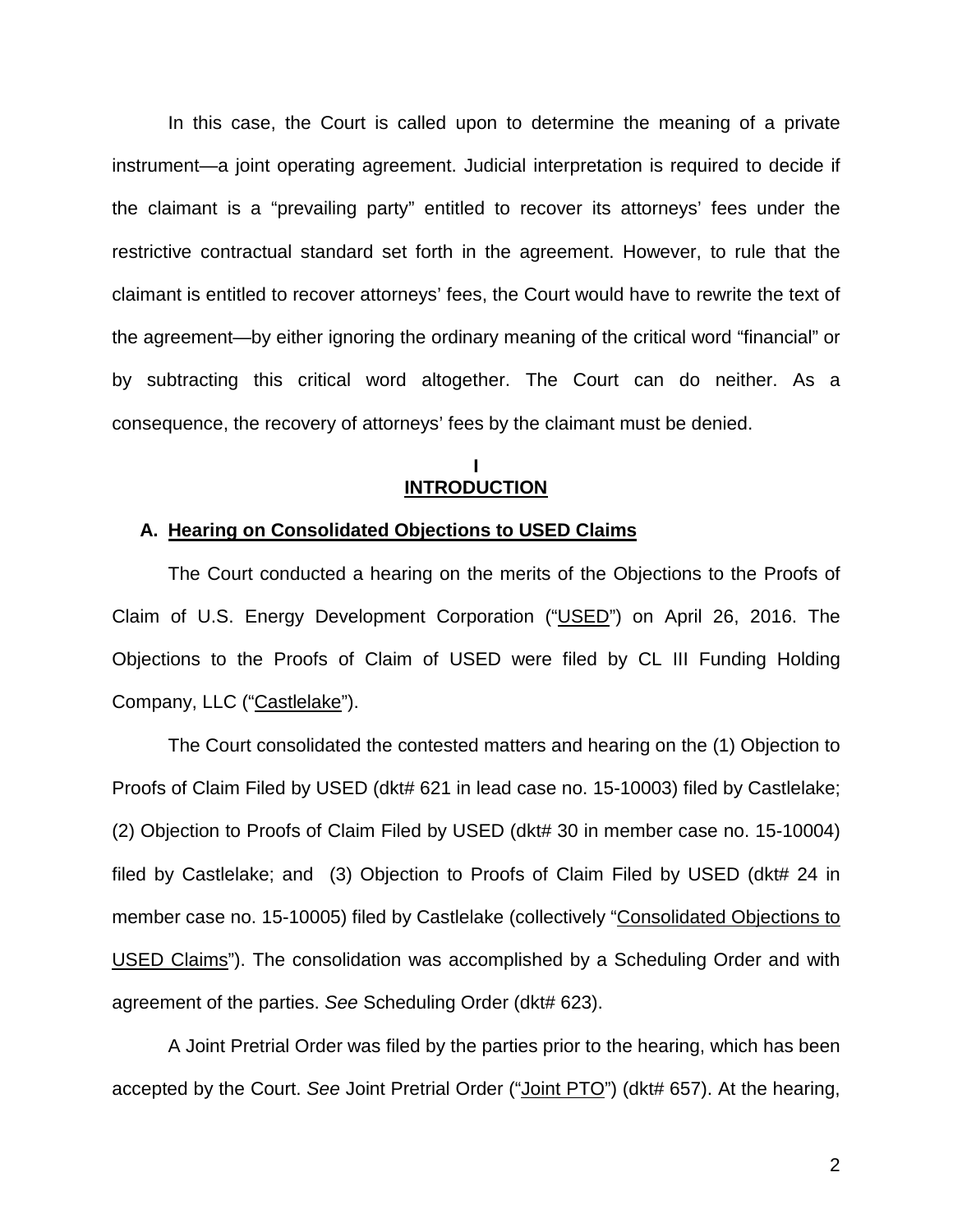Joint Exhibits Nos. 1-18 were introduced and admitted into evidence ("Ex."). The Court was also requested to take judicial notice of matters in the bankruptcy case and related adversary proceedings (dkt# 653).

This Opinion constitutes the findings of fact and conclusions of law by the Court with respect to the Consolidated Objections to USED Claims, in accordance with Rules 7052(a)(1) and 9014(c) of the Federal Rules of Bankruptcy Procedure ("Bankruptcy Rules"). $3$  In making the findings and conclusions in this Opinion, the Court has considered and weighed all the evidence, the demeanor and credibility of witnesses, the admitted exhibits, the record, arguments of counsel, and the pleadings and briefs filed by the parties, regardless of whether they are specifically referenced in this Opinion.<sup>4</sup>

## **B. Jurisdiction**

 $\overline{\phantom{a}}$ 

This Court has jurisdiction over the Consolidated Objections to USED Claims pursuant to 28 U.S.C. § 1334. The Consolidated Objections to USED Claims arise in, arise under, and are related to bankruptcy cases referred to this Court by the Standing Order of Reference entered in this District. This is a "core" proceeding under 28 U.S.C. § 157(b)(2). This Court is authorized to enter a final order. The parties have also expressly consented to this Court's authority to enter a final order on the Consolidated Objections to USED Claims. *See* Joint PTO, ¶¶ 3-6 (dkt# 657).

 $^3$  To the extent any finding of fact is construed to be a conclusion of law, it is hereby adopted as such. To the extent any conclusion of law is construed to be a finding of fact, it is hereby adopted as such.

 $4$  Cents (pennies) are intentionally omitted by the Court in the dollar figures used in this Opinion. Sense, however, is not intentionally omitted.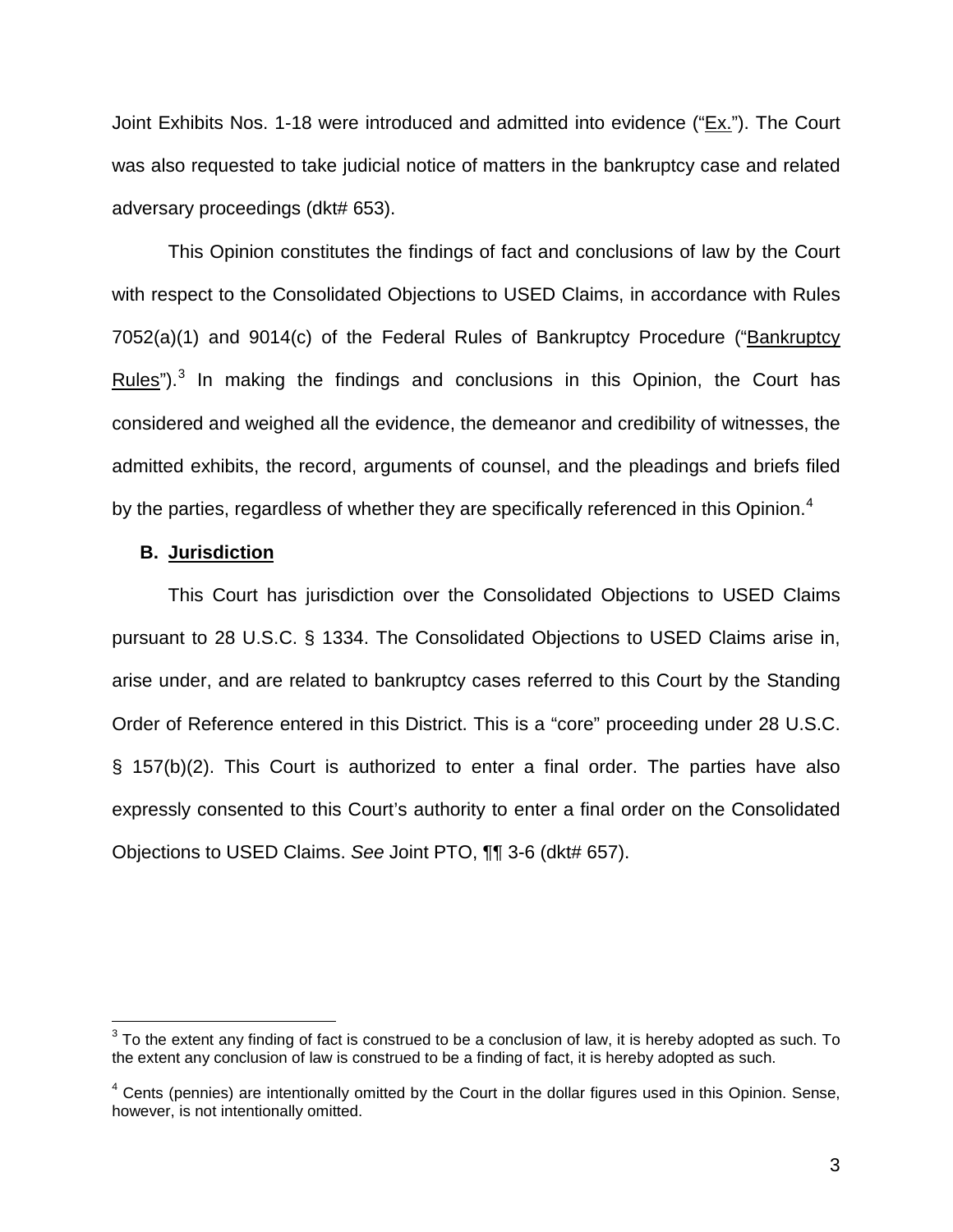## **II PROCEDURAL BACKGROUND**

On January 4, 2015, WBH Energy, LP ("Debtor LP"), WBH Energy Partners LLC ("Debtor LLC"), and WBH Energy GP, LLC ("Debtor GP") (collectively "Debtors"), each filed voluntary petitions under Chapter 11 of the Bankruptcy Code. The Chapter 11 cases of the Debtors are jointly administered under lead case no. 15-10003.

Prior to their Chapter 11 filings, the Debtors were engaged in the oil and gas exploration and production business. During the Chapter 11 case, the Court authorized the sale of substantially all of the Debtors' oil and gas assets to Castlelake by Order entered on August 28, 2015 ("Sale Order"). The sale was free and clear of all liens, except as set forth in the Sale Order. *See* Sale Order (dkt# 547, Ex. 15). At about the same time, the Court confirmed the Modified First Amended Joint Plan of Reorganization ("Plan") of the Debtors, by Order entered on September 4, 2015 ("Confirmation Order"). *See* Plan and Confirmation Order (dkt# 559, Ex. 16). The Plan and Confirmation Order also provided for the sale of substantially all of the Debtors' oil and gas assets to Castlelake free and clear of liens, except as set forth in the Plan and Confirmation Order. On September 9, 2015, the sale to Castlelake closed and the Plan became effective (dkt# 566).

The sale of the Debtors' oil and gas assets to Castlelake was subject to any valid senior liens asserted by USED under a joint operating agreement.<sup>5</sup> USED filed the following Proofs of Claim with the Court on May 11, 2015: (1) Proof of Claim No. 69-1 against Debtor LP as a secured claim in the amount of at least \$11,400,000; (2) Proof of

 $\overline{a}$ 

<sup>5</sup> *See* Sale Order (dkt# 547, ¶¶ 8, 10; Ex. 15, pp. 9-11)(defining USED claim and lien as an "Assumed Senior Lien and Assumed Liability"); Plan (dkt# 559, ¶¶ 1.3.80, 5.3.3; Ex. 16, pp. 43, 46)(defining USED claim and lien as a "Senior Secured Claim"); Confirmation Order (Ex. 16, pp. 20-21).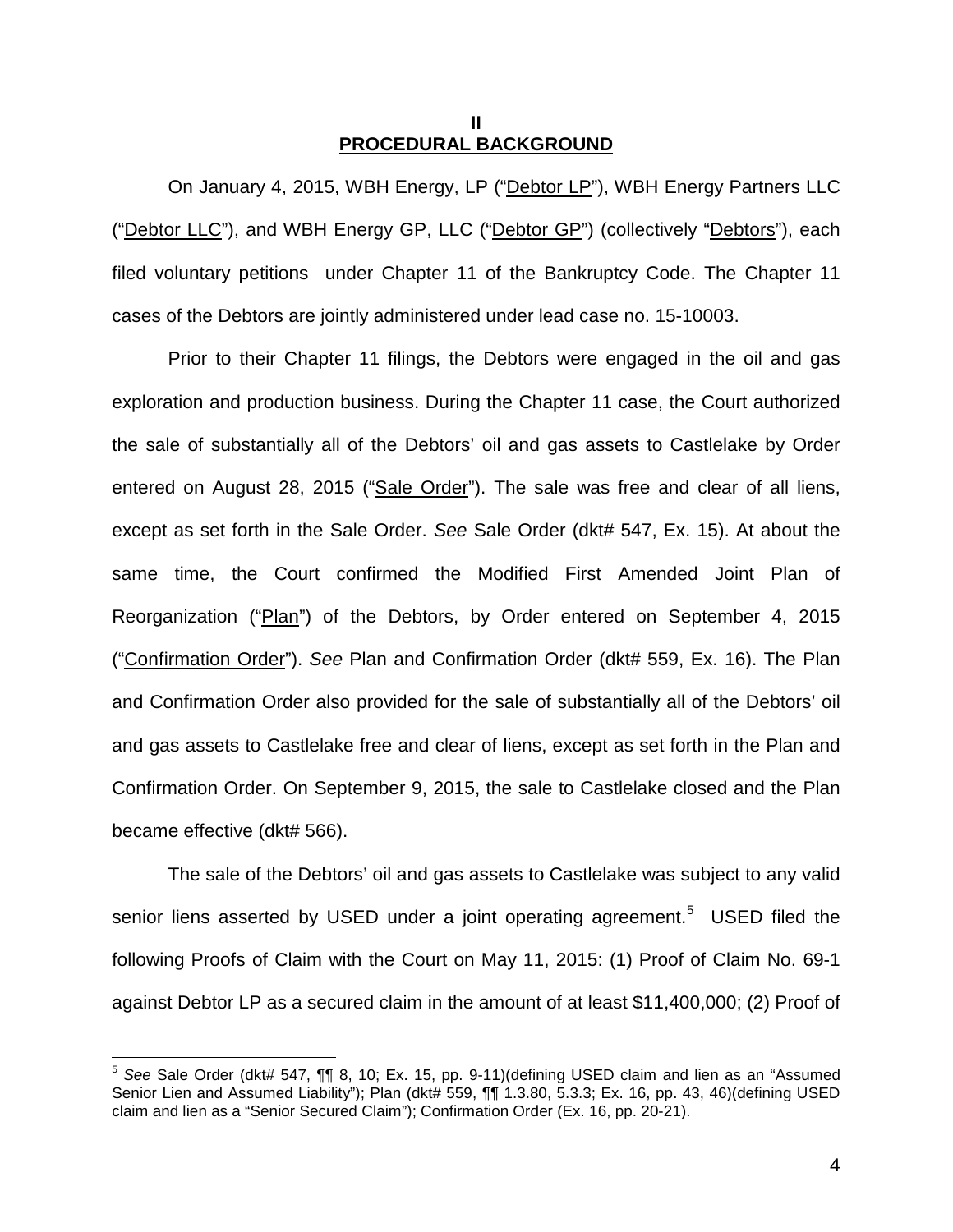Claim No. 32-1 against Debtor LLC as a secured claim in the amount of at least \$11,400,000; and (3) Proof of Claim No. 14-1 against Debtor GP as an unsecured claim in the amount of at least \$11,400,000 (collectively "USED Claims") (Ex. 2-4).

Castlelake filed objections to the USED Claims on January 7, 2016, as follows: (1) Objection to USED Proof of Claim No. 69-1 in the case of Debtor LP (dkt# 621 in lead case no. 15-10003); (2) Objection to USED Proof of Claim No. 32-1 in the case of Debtor LLC (dkt# 30 in member case no. 15-10004); and (3) Objection to USED Proof of Claim No. 14-1 in the case of Debtor GP (dkt# 24 in member case no. 15-10005).<sup>6</sup> The Court then consolidated Castlelake's objections to the USED Claims under Bankruptcy Rule 7042 (herein "Consolidated Objections to USED Claims"). *See* Scheduling Order (dkt# 623). USED filed a Response to the Consolidated Objections to USED Claims on February 25, 2016 (dkt# 629).

## **III FINDINGS OF FACT WITH FACTUAL BACKGROUND**

The Court conducted a hearing on the merits of the Consolidated Objections to USED Claims on April 26, 2016. The following witnesses testified at the hearing: Mr. Ryan Holbrook, in-house corporate counsel for USED; Mr. Eric J. Taube, outside counsel and expert witness for USED; and Mr. W. Ross Spence, outside counsel and expert witness for Castlelake.<sup>7</sup>

The primary issue to be decided by the Court is whether USED was a "prevailing party" under the contractual standard of an attorneys' fees provision in a joint operating agreement. If USED is a prevailing party under the contractual standard, then USED

 $\overline{a}$ 

 $6$  In the Plan, Castlelake was granted the authority to file objections to Senior Secured Claims and to litigate any such objections. *See* Plan (Ex. 16, p. 58).

<sup>&</sup>lt;sup>7</sup> The Court's findings of fact include factual stipulations of the parties in the Joint PTO (dkt# 657).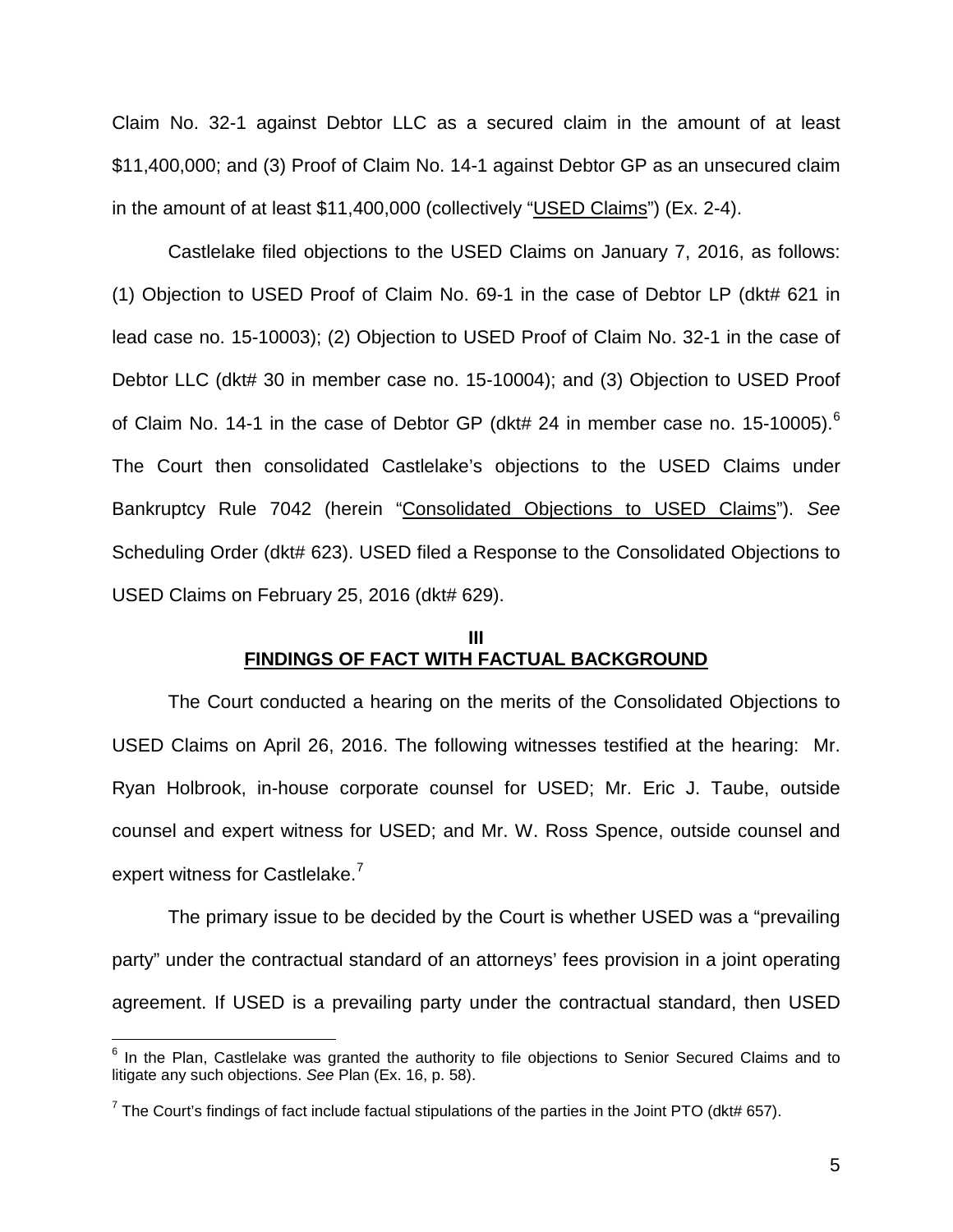would be entitled to recovery of its reasonable attorneys' fees and have a senior lien for such fees on the oil and gas assets of the Debtors sold to Castlelake. USED has withdrawn the other secured claims set forth in the USED Claims. *See* Stipulations in Joint PTO, ¶¶ 1-2; 7-14; 35-43.<sup>8</sup>

## **A. Business of Debtors**

The Debtors were engaged in the business of oil and gas exploration and production prior to their bankruptcy filings on January 4, 2015 ("Petition Date"). Although the Debtors were affiliated through common ownership, each of the Debtors was a separate legal entity with different functions. In short, Debtor LLC was an operator, Debtor LP was a working interest owner, and Debtor GP was the general partner of Debtor LP. USED (a party unrelated to the Debtors) was also a working interest owner in oil and gas properties operated by Debtor LLC.

Debtor LP owned working interests in numerous oil and gas leases located in the State of Texas. Prior to the Petition Date, Debtor LLC was the operator responsible for operating the leases in which Debtor LP and USED held working interests pursuant to certain joint operating agreements. Castlelake was a lender to the Debtors and held a security interest and lien on substantially all of the Debtors' assets.

## **B. Joint Operating Agreement**

 $\overline{a}$ 

Debtor LLC (as operator), and Debtor LP and USED (as working interest owners and non-operators) entered into a Joint Operating Agreement, dated September 1, 2011

<sup>8</sup> On April 25, 2016 (immediately prior to the hearing), USED filed an Amended Proof of Claim No. 69-2 against Debtor LP. The Amended Proof of Claim included a claim for unpaid joint interest billings in the amount of \$133,052. This claim for unpaid joint interest billings was not adjudicated at the hearing.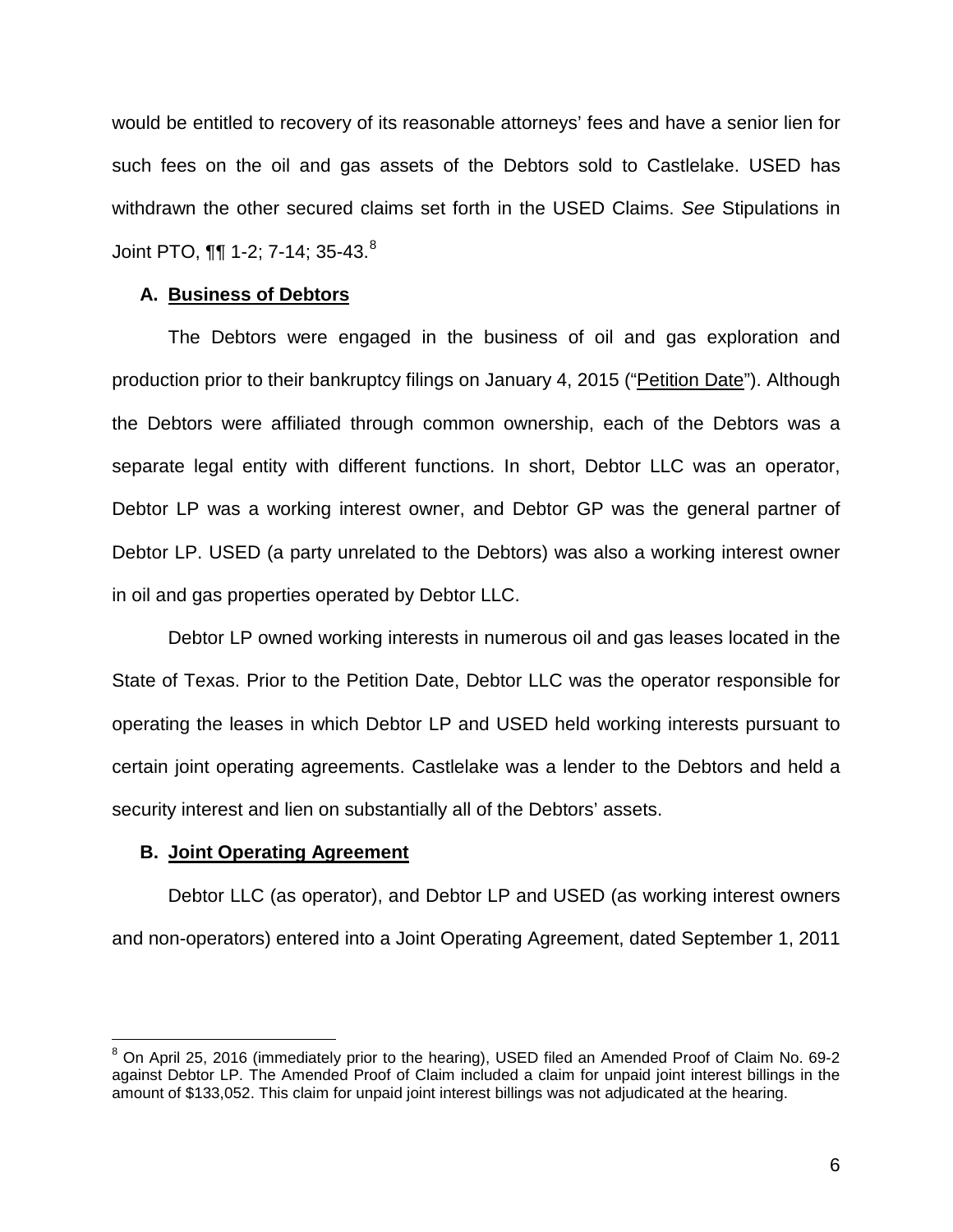and amended on December 30, 2011 ("JOA").<sup>9</sup> See JOA (Ex. 1). The JOA covers multiple oil and gas leases and wells located in various counties in the State of Texas (the "Oil and Gas Properties"). A Memorandum of the JOA was filed and recorded in the relevant County Clerks' records for such counties.

The JOA has several provisions relevant to the instant dispute between USED

and Castlelake, which include the following:

**Liens and Security Interests**: Each party grants to the other parties hereto a lien upon any interest it now owns or hereafter acquires in Oil and Gas Leases and Oil and Gas Interests in the Contract Area, and a security interest and/or purchase money security interest in any interest it now owns or hereafter acquires in the personal property and fixtures on or used or obtained for use in connection therewith, to secure performance of all of its obligations under this agreement including but not limited to payment of expense, interest and fees, the proper disbursement of all monies paid hereunder, the assignment or relinquishment of interest in Oil and Gas Leases as required hereunder, and the proper performance of operations hereunder. Such lien and security interest granted by each party hereto shall include such party's leasehold interests, working interests, operating rights, and royalty and overriding royalty interests in the Contract Area…. *See* Article VII.B of JOA (Ex. 1, p. 15).

**Defaults and Remedies**: "If any party fails to discharge any financial obligation under this agreement" then the "remedies specified" in Article VII "shall be applicable". *See* Article VII.D of JOA (Ex. 1, p. 15).

Suit for Damages: "Non-defaulting parties...for the benefit of nondefaulting parties may sue…to collect the amounts in default." *See* Article VII.D.2 of JOA (Ex. 1, p. 16).

The key provision of the JOA, and centerpiece of the instant dispute, provides:

Costs and Attorneys' Fees: In the event any party is required to bring legal proceedings to enforce any financial obligation of a party hereunder, the prevailing party in such action shall be entitled to recover all court costs, costs of collection, and a reasonable

 $\overline{a}$  $^9$  VW Ventures was an original party to the JOA. VW Ventures later assigned its interests to Debtor LP.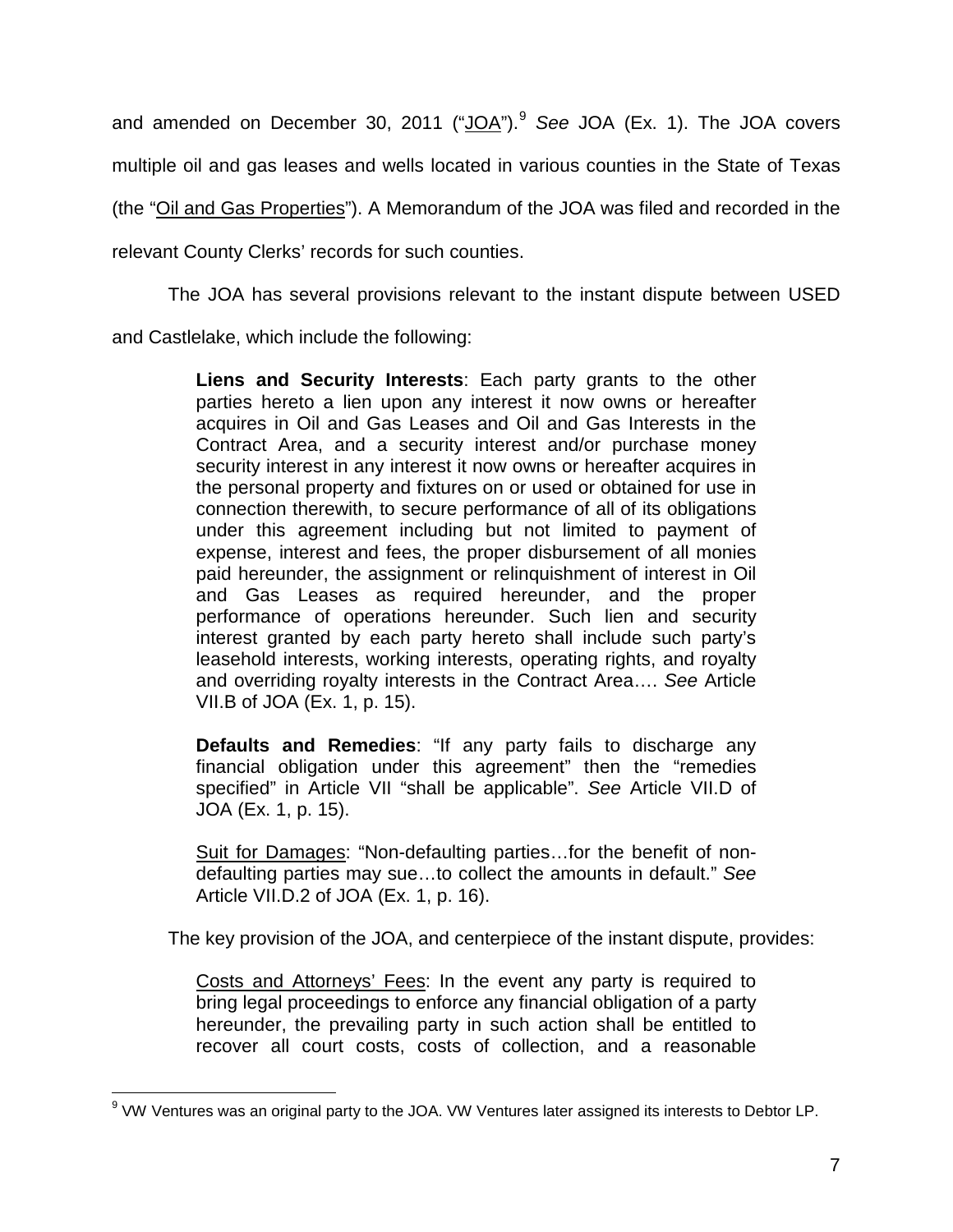attorney's fee, which the lien provided for herein shall also secure. *See* Article VII.D.5 of JOA (Ex. 1, p. 16).

The JOA has a Texas choice of law provision. *See* Article XIV.B of JOA (Ex. 1, p. 19) (the laws of the State where the Contract Area is located governs); Exhibit A to JOA (Ex. 1, pp. 34-41) (Contract Area is counties in the State of Texas); First Amendment to JOA (Ex. 1, p. 65) (Texas law governs).

Under the JOA, USED and Debtor LP (as working interest owners) were required to pay joint interest billings to Debtor LLC (as operator) for their proportionate share of the costs for operation of the Oil and Gas Properties. As of the Petition Date, Debtor LP (as working interest owner) owed millions of dollars in unpaid joint interest billings under the JOA to Debtor LLC (as operator). In turn, Debtor LLC (as operator) owed millions of dollars to vendors and suppliers.

By late 2014, unpaid vendors and suppliers began sending statutory mineral lien notices to USED and the Debtors. On or about November 20, 2014, USED sent a letter to Debtor LLC. This letter notified Debtor LLC that it was deemed to have resigned and that it had been removed as operator under the JOA, due to its insolvency and because it was incapable of serving as operator. The letter from USED also notified Debtor LLC that USED had selected itself as successor operator. On or about December 9, 2014, USED also sent a letter to Debtor LLC and Debtor LP notifying them that they were in default under the JOA for failure to pay vendors and expenses.

Debtor LLC disputed USED's contention that Debtor LLC had properly been removed as operator under the JOA. Debtor LLC did not relinquish its operatorship under the JOA, which led USED to file the state court proceeding described below.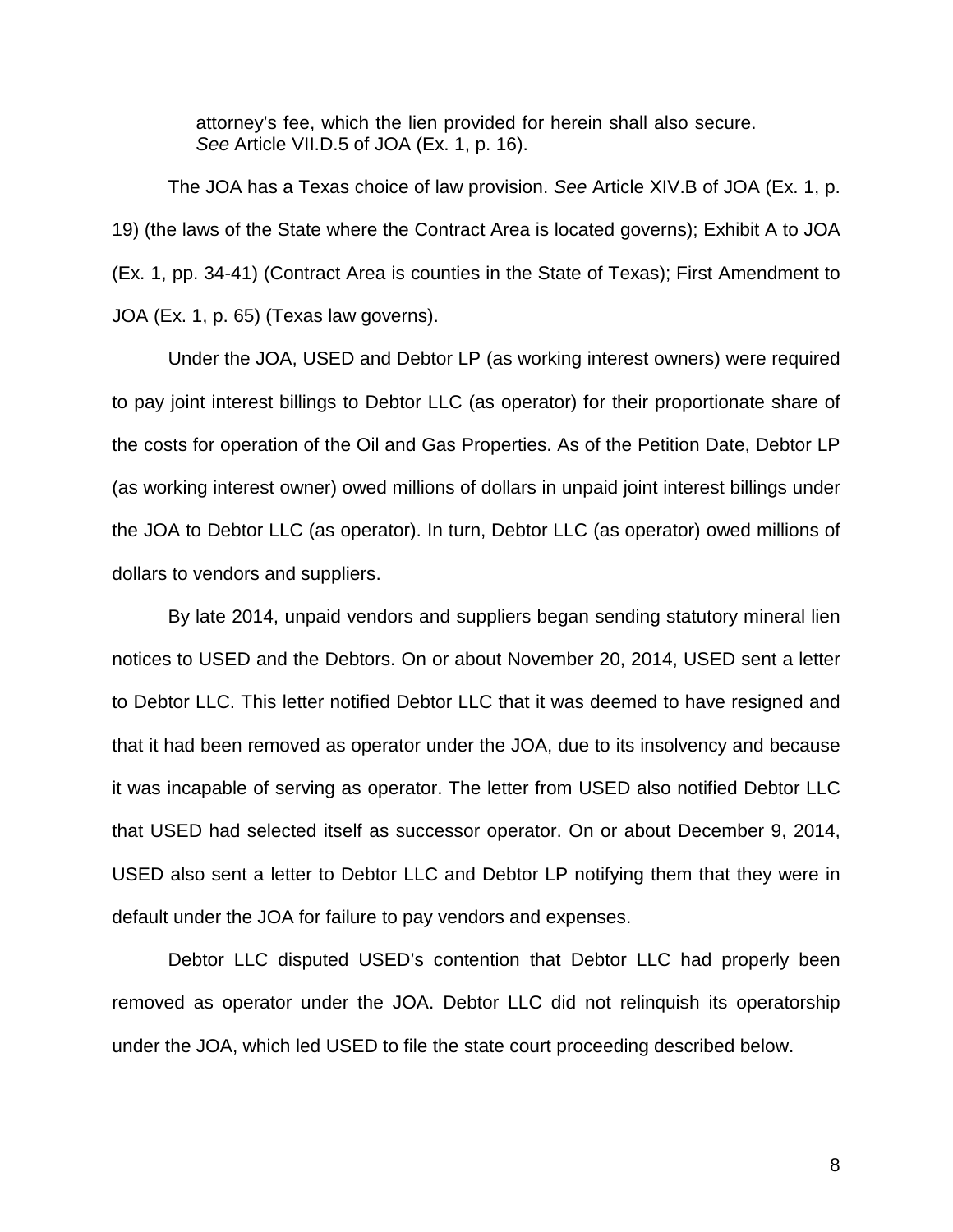### **C. State Court Proceeding**

On December 29, 2014, USED filed its Original Petition in the 271<sup>st</sup> District Court of Jack County, Texas, naming Debtor LLC, Debtor LP, and Debtor GP as defendants ("State Court Proceeding"). *See* Original Petition and Application for Ancillary Injunctive Relief (Ex. 5). The primary and "main" issue and relief sought by USED in the State Court Proceeding was injunctive relief recognizing and enforcing the removal of Debtor LLC as operator under the JOA.

USED immediately sought and obtained an *ex parte* Temporary Restraining Order against Debtor LLC in the State Court Proceeding on December 29, 2014. *See* Order Granting Plaintiff's Application for Temporary Restraining Order ("Temporary Restraining Order") (Ex. 6). In short, the Temporary Restraining Order prevented Debtor LLC from continuing to act as the operator under the JOA, and required Debtor LLC to execute documents and relinquish operatorship to USED.

Within a week after the Temporary Restraining Order was entered, Debtor LLC (and the other Debtors) filed their Chapter 11 bankruptcy petitions with this Court. As a result, the State Court Proceeding was ultimately dismissed by USED.

### **D. Operator Adversary Proceeding**

With the Debtors' bankruptcy filing on January 4, 2015, the ongoing battle between USED and Debtor LLC over the operatorship under the JOA shifted to this Court. On January 15, 2015, USED filed its Original Complaint and Application for Injunctive Relief in this Court as adversary proceeding no. 15-1006 ("Operator Adversary Proceeding"). *See* Original Complaint (Ex. 7).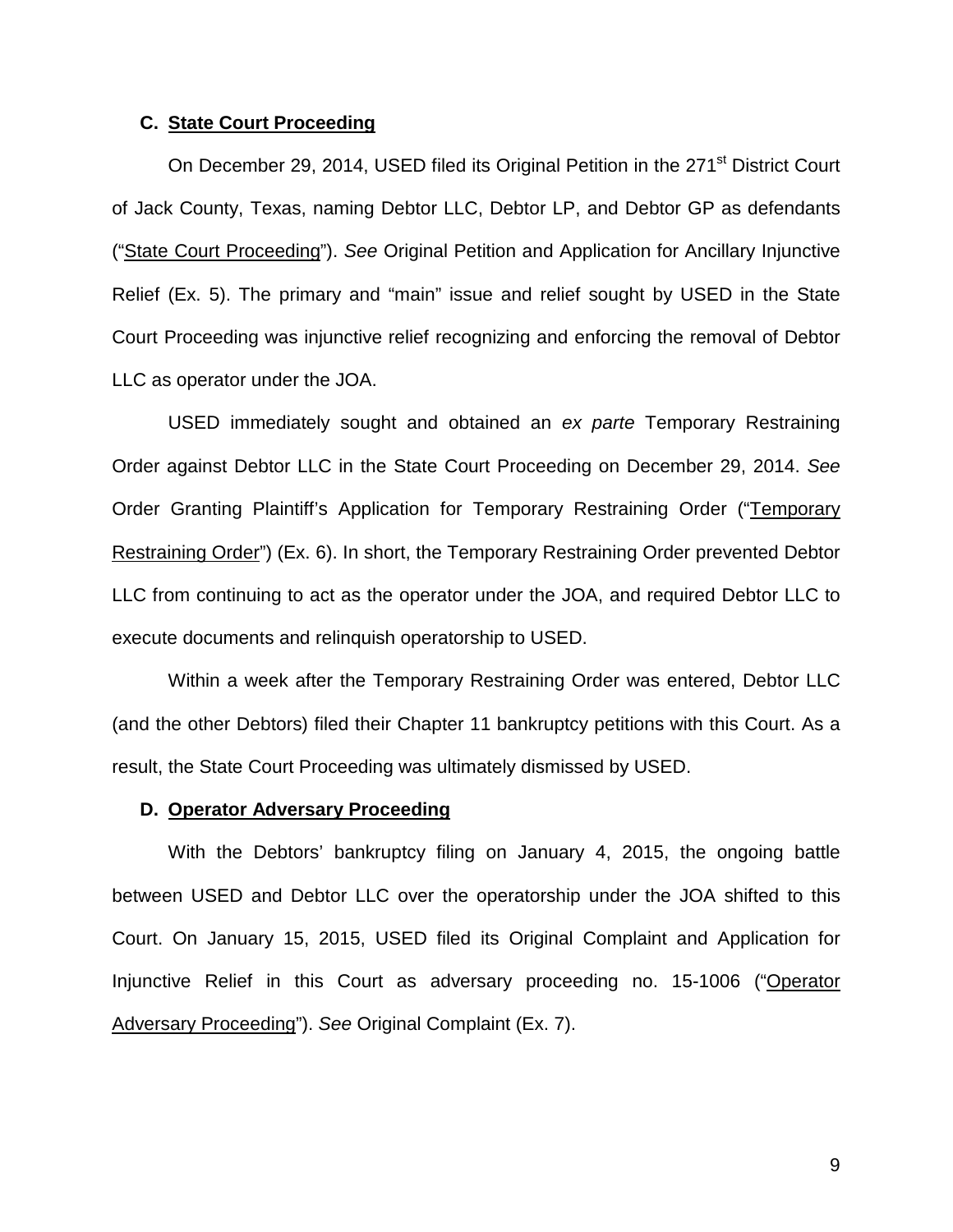The primary and "main" issue and relief sought by USED in the Operator Adversary Proceeding was injunctive relief to enforce the removal of Debtor LLC as operator under the JOA and to recognize USED as the successor operator.<sup>10</sup> USED asserted that Debtor LLC had no "property interest" in the JOA because its only interest (the operatorship) was terminated prior to Debtor LLC's bankruptcy filing. *See* Original Complaint (Ex. 7, p. 9). USED sought a preliminary injunction only against Debtor LLC.

This Court conducted a contested hearing on the preliminary injunction in the Operator Adversary Proceeding on February 6, 2015. This Court granted a preliminary injunction in favor of USED on February 9, 2015. *See* Ruling Transcript (Ex. 9); Order Granting Plaintiff's Application for Preliminary Injunction against Debtor LLC ("Preliminary Injunction") (Ex. 8). The Court found that Debtor LLC had been properly removed as operator under the JOA prior to its bankruptcy filing, and that USED had been properly selected as the successor operator under the JOA. The Preliminary Injunction prevented Debtor LLC from continuing to act as the operator under the JOA, determined that USED was the operator under the JOA, and required Debtor LLC to execute documents and relinquish operatorship to USED, pending a trial on the merits.

The trial on the merits in the Operator Adversary Proceeding was never conducted. Given later developments in the bankruptcy case (including the sale of substantially all of the Debtors' oil and gas assets to Castlelake, confirmation of a Plan, and agreements between Castlelake and USED as to the operatorship), USED remained the operator and this proceeding was ultimately dismissed.

 $\overline{\phantom{a}}$ 

 $10$  The Original Complaint filed by USED in the Operator Adversary Proceeding was identical in many respects to the Original Petition filed by USED in the State Court Proceeding. *Compare* Exs. 5 and 7. Debtor LP and Debtor GP were originally named as Defendants in the Operator Adversary Proceeding, in addition to Debtor LLC. The Court later dismissed USED's claims against Debtor LP and Debtor GP for failure to state a claim. *See* Order (adversary no. 15-1006, dkt# 34).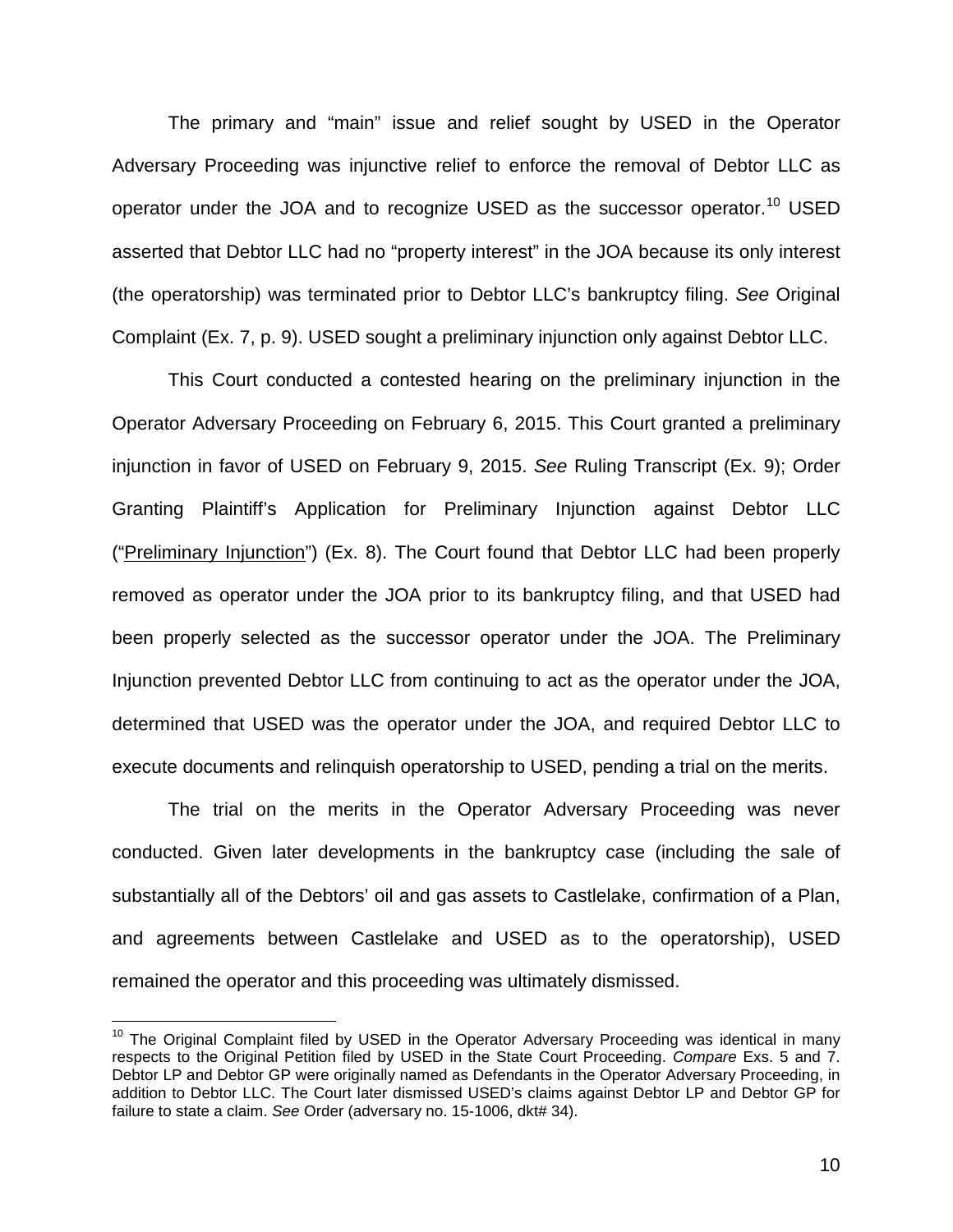In the Operator Adversary Proceeding, USED sought recovery of its reasonable attorneys' fees under Article VII.D.5 of the JOA. *See* Original Complaint (Ex. 7, p. 14). This is the same provision of the JOA upon which USED now seeks a senior secured lien for attorneys' fees. The Operator Adversary Proceeding was dismissed by agreement of USED and the Debtors pursuant to a Stipulation and Order of Dismissal entered by the Court on December 30, 2015 ("Stipulated Dismissal Order"). In part, the Stipulated Dismissal Order provides that the parties (named as USED, Debtor LLC, Debtor LP and Debtor GP) "stipulate to the dismissal of all of the claims in this civil action without prejudice with each party to bear its own costs, expenses, and attorney's fees." *See* Stipulated Dismissal Order (Ex. 10, p. 2).

## **E. Interpleader Adversary Proceeding**

Numerous unpaid vendors and suppliers who provided materials and services to the Oil and Gas Properties asserted mineral subcontractor liens and claims against USED. As a result, USED filed a Complaint in Interpleader in this Court on February 2, 2015, as adversary proceeding no. 15-1010, against Debtor LLC, Castlelake and multiple vendors and suppliers asserting mineral subcontractor liens against USED ("Interpleader Adversary Proceeding"). *See* Complaint in Interpleader (Ex. 11).

In the Interpleader Adversary Proceeding, USED sought to interplead approximately \$1.9 million representing joint interest billings that USED admitted that it owed to Debtor LLC (as operator) into the registry of the Court. USED also sought a discharge from all liability including the mineral subcontractor liens asserted against USED's interests in the Oil and Gas Properties. USED also sought recovery of its reasonable attorneys' fees and costs in its Complaint.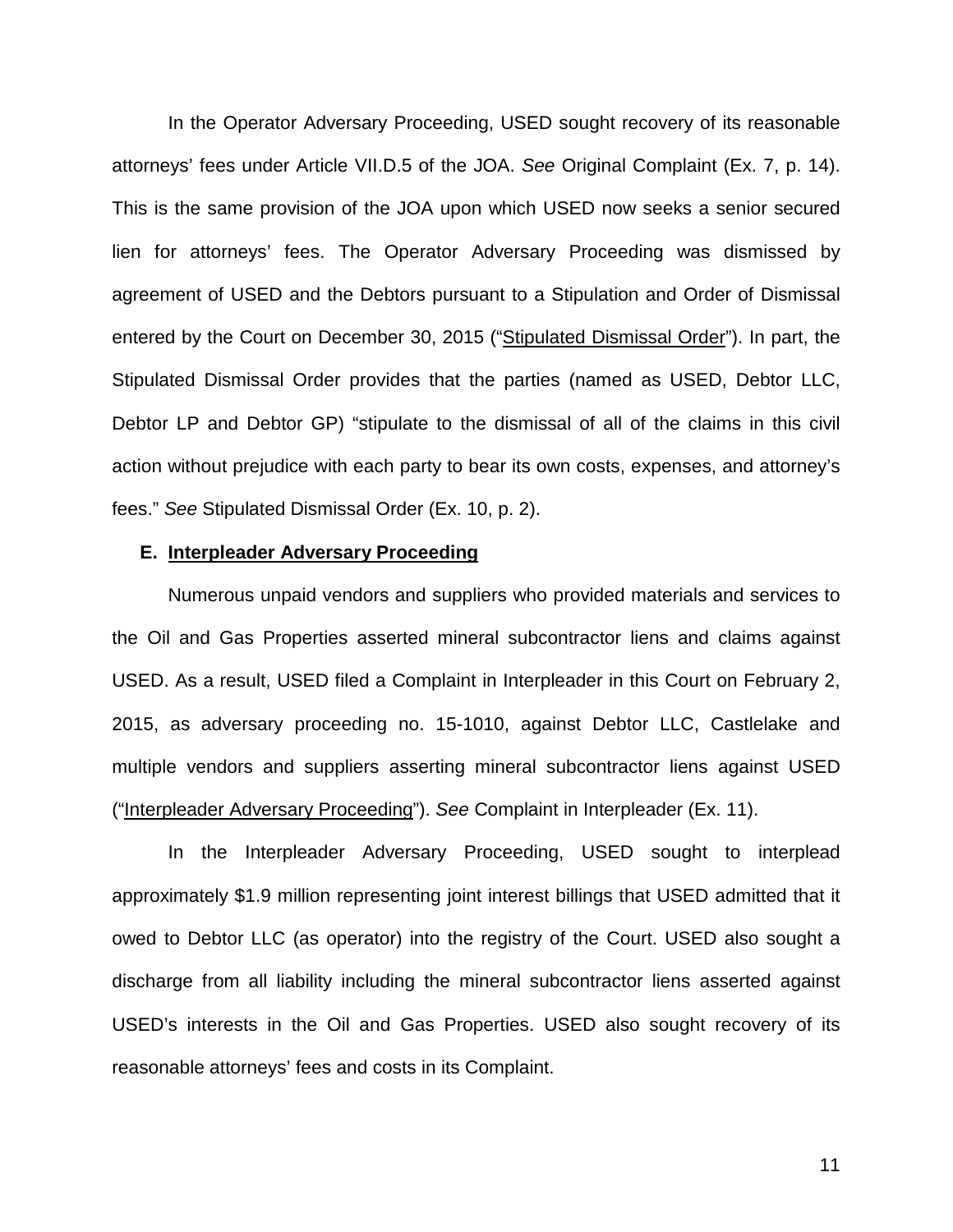The "main" issue and relief sought in the Interpleader Adversary Proceeding was the amount owed by USED to Debtor LLC for joint interest billings and discharge of USED from liability through payment of USED interplead funds to parties entitled to such funds. USED deposited the amount of about \$1.9 million into the registry of the Court in the interpleader proceeding.

As part of a mediated settlement agreement arranged by Castlelake, the Interpleader Adversary Proceeding was disposed of by an Agreed Final Judgment entered by the Court on August 18, 2015. *See* Agreed Final Judgment in Interpleader Adversary Proceeding (Ex. 12). Among other things, the Agreed Final Judgment "discharged USED and its interest in the Leases and the Wells (as defined in USED's complaint)" from "all claims asserted by all Defendants". The Agreed Final Judgment also distributed the registry funds interplead by USED primarily for the benefit of mineral lienholders. All relief requested by any party in the Interpleader Adversary Proceeding not specifically granted in the Agreed Final Judgment was "denied and dismissed with prejudice". USED did not pay mineral lienholders any amounts over the amount that USED admitted it owed to Debtor LLC in the Interpleader Adversary Proceeding.

#### **F. Bankruptcy Case**

Several events and hearings occurred in the main bankruptcy case of the Debtors, separate and apart from the above-described adversary proceedings that directly involved USED. Numerous parties participated in the main bankruptcy case of the Debtors. The Debtors conducted their businesses as debtors in possession. The Debtors' bankruptcy cases were jointly administered in one bankruptcy case, but the Debtors were not substantively consolidated. An Official Committee of Creditors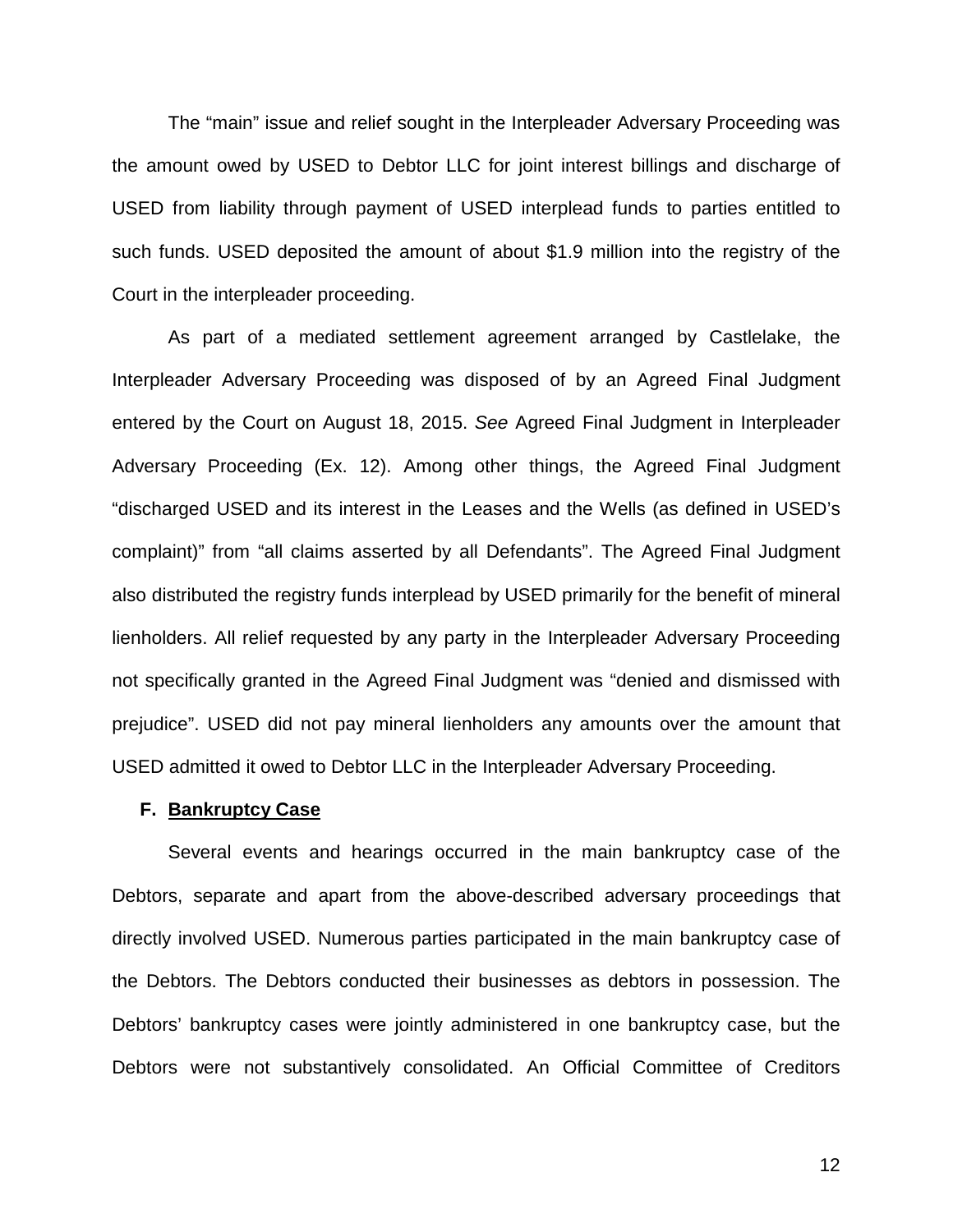("Creditors Committee") was appointed, retained counsel, and was active in the bankruptcy case. Mineral lien vendors and suppliers were active in the bankruptcy case.

Castlelake (the primary lender) filed motions for relief from the automatic stay to foreclose its liens and to convert the Debtors' Chapter 11 cases to Chapter 7. These motions were vigorously opposed by the Debtors and the Creditors Committee. The Debtors were in need of additional funding to complete certain wells known as the "Lewis-Stewart" wells. To provide such funding, the Debtors located debtor-inpossession ("DIP") financing with a new lender. The proposed DIP financing drew stiff opposition from Castlelake and other creditors. Castlelake then offered to provide DIP financing to complete such wells, which also drew opposition. The Creditors Committee sought authority to bring certain claims and causes of action on behalf of the Debtors' estates, which was also contested.

Later, a settlement was reached between the Debtors, Creditors Committee, and Castlelake. The settlement resulted in Castlelake providing DIP financing to the Debtors and a Court-approved bidding and marketing process for the Debtors' oil and gas assets. Castlelake was permitted to credit bid its secured debt under certain conditions.

Ultimately, a sale of substantially all of the Debtors' oil and gas assets to Castlelake was approved by the Court. The Plan filed by the Debtors was confirmed by the Court at about the same time. On September 9, 2015, the sale to Castlelake closed and the confirmed Plan became effective. As a result, Castlelake now owns the working interests of Debtor LP in the Oil and Gas Properties, and USED remains the operator of the Oil and Gas Properties.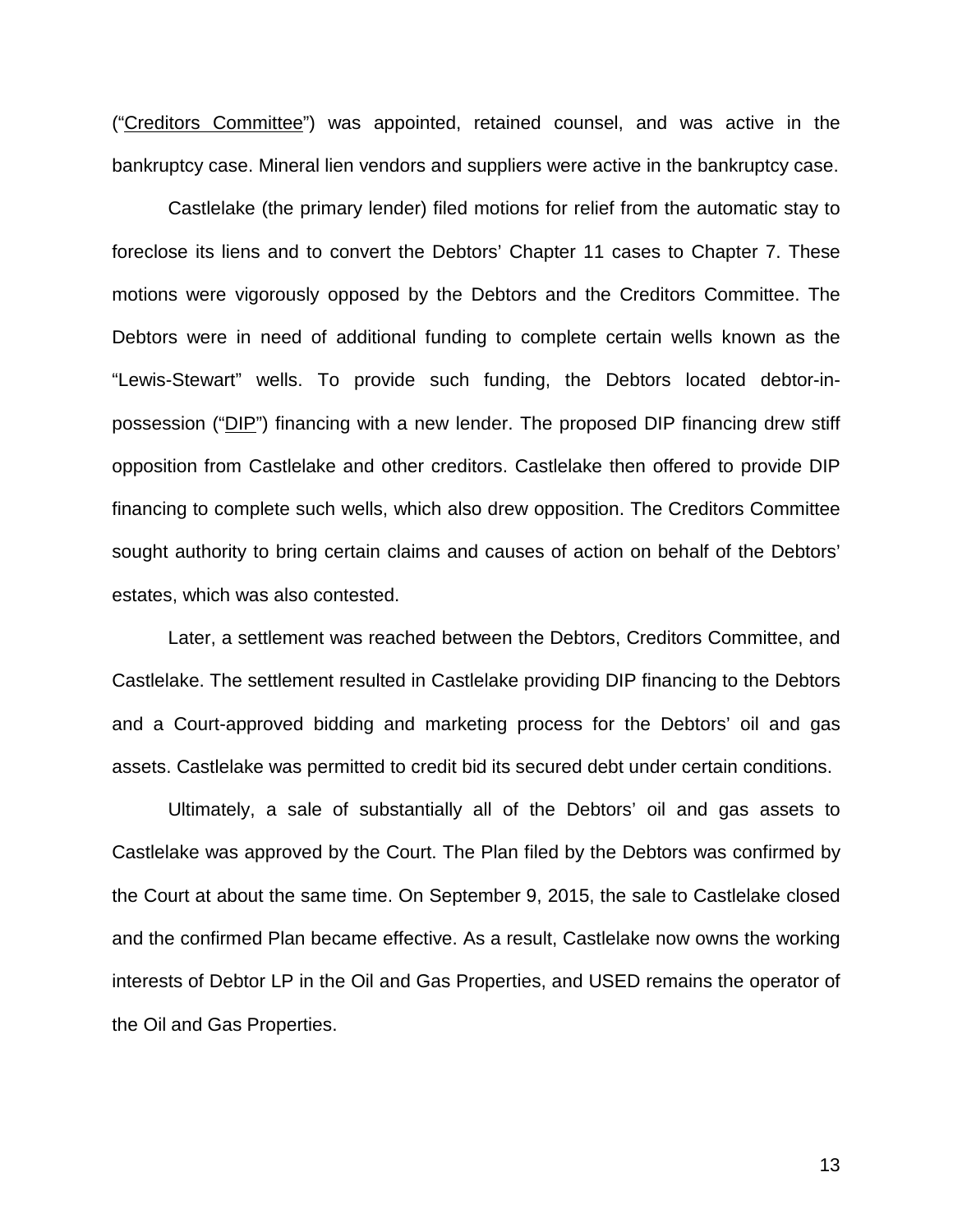The only assets with value sold to Castlelake were assets owned by Debtor LP consisting of working and leasehold interests in the Oil and Gas Properties. Indeed at the hearing, USED effectively (and understandably) conceded that USED is asserting its lien only on the working interests that were owned by Debtor LP, and not on any assets owned by Debtor LLC that were sold to Castlelake.

The evidence at the hearing did not establish that the assets owned by Debtor LLC that were sold to Castlelake had any value. Debtor LLC's assets consisted primarily of operator rights (which were terminated prior to the bankruptcy by USED) and accounts receivable owing from Debtor LP to Debtor LLC (which were released by Castlelake as part of the sale under an agreement with USED). Debtor GP owned only a general partnership interest in Debtor LP, which had no value.

## **G. Other Agreements between Castlelake and USED**

During the course of the bankruptcy case, Castlelake and USED entered into several other agreements and stipulations in connection with the DIP financing, sale of the Debtors' assets to Castlelake, and confirmation of the Plan.

On April 22, 2015, Castlelake and USED filed their Joint Notice of Filing of Agreement Regarding Sale Motion, DIP Motion and Lift Stay Motion. This agreement provided, in relevant part, that:

> CL III [Castlelake] agrees that, if it acquires the Oil and Gas Property and Personal Property (as those terms are defined in the DIP Credit Agreement attached to the DIP Motion) pursuant to the Sale Motion, a plan or foreclosure, it shall:

> (1) Execute a Joint Operating Agreement with respect to the Oil and Gas Properties that is substantially in the form of the existing Operating Agreements with a provision [sic] require all working interest owners to fund cash calls at the same time ("New JOA")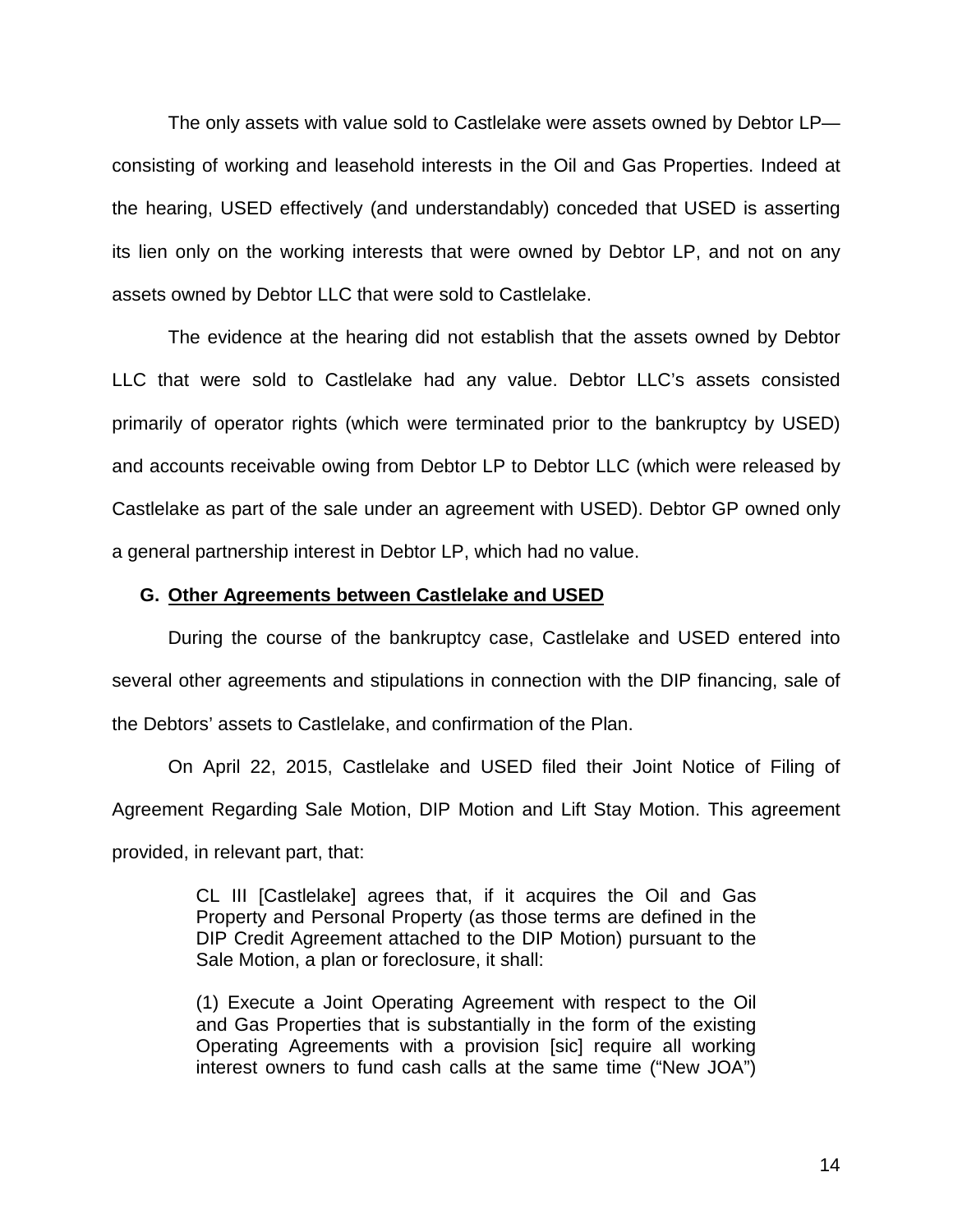[and] jointly attempt to have USED act as operator for the pipelines associated with the Oil and Gas Properties.

(2) USED will be designated as the Operator of the Oil and Gas Property in the New JOA; and

(3) Release any claims, if any should exist (a) acquired in connection with the sale of accounts receivable by WBH Energy Partners [Debtor LLC] to CL III [Castlelake] pursuant to the order entered granting the Sale Motion, which (b) arose under Article 7 of the current Operating Agreements between WBH LP [Debtor LP] and USED for nonpayment by USED of joint interest billings by WBH Energy Partners [Debtor LLC] to WBH LP [Debtor LP]. The foregoing will not prejudice CL III's [Castlelake's] liens, claims and rights with respect to interplead funds asserted in Adversary No. 15-01010, styled *U.S. Energy Development Corp. v. WBH Energy Partners, LLC, et al.* pending in the United States Bankruptcy Court for the Western District of Texas, Austin Division. *See* Joint Notice of Filing of Agreement (dkt# 319, Ex. 13) [added].

On August 28, 2015, the Court entered the Sale Order approving a Purchase and

Sale Agreement between the Debtors and Castlelake. Under the Sale Order,

substantially all of the Debtors' assets were acquired by Castlelake free and clear of

liens, except as specifically set out in the Sale Order. Relevant here, paragraph 10 of

the Sale Order provides:

For the avoidance of doubt, and without the admission of priority or amount, the liens asserted by U.S. Energy Development Corp. ("USED") pursuant to that certain Model Form Operating Agreement (the "JOA") dated December 30, 2011, as it has been amended and modified, shall be an Assumed Senior Lien and Assumed Liability, and nothing in this Order shall constitute a determination or adjudication that such liens and claims shall be satisfied or that the sale approved herein shall have transferred the Purchased Assets free of such liens and claims. The Purchased Assets shall not be sold free and clear of USED's liens or claims under the JOA. *See* Sale Order (Ex. 15, p. 11).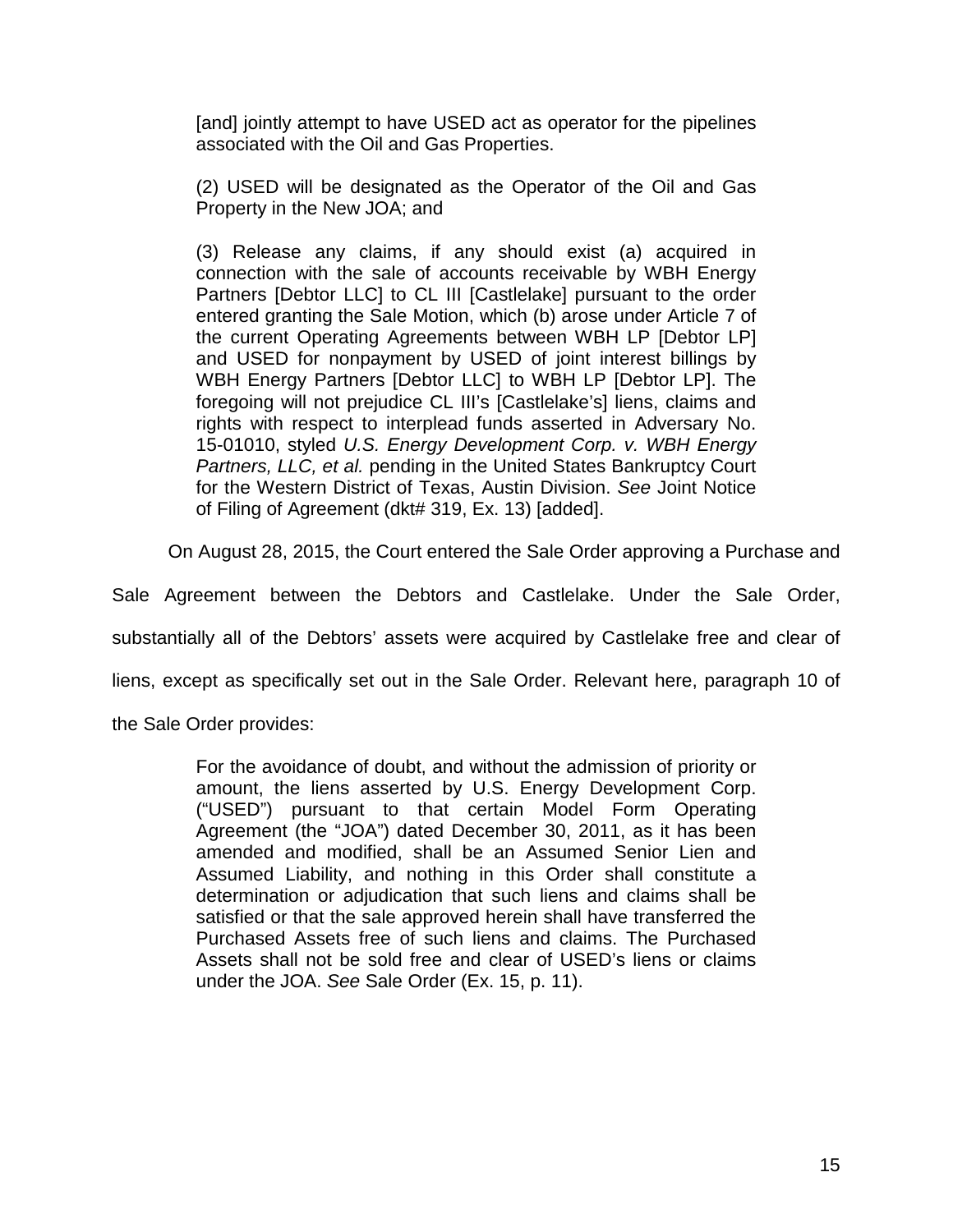Shortly thereafter, on September 4, 2015, the Court entered the Confirmation Order confirming the Debtors' Plan. Relevant here, paragraph 18 of the Confirmation Order provides:

> USED Lien. Nothing in this Order or in the Plan shall be deemed to bar, enjoin, limit, adjudicate or preclude the assertion by U.S. Energy Development ("USED") of the lien(s) or claims asserted by it under that certain Model Form Operating Agreement dated September 1, 2011, as it may have been amended or modified (the "JOA"). *See* Confirmation Order (Ex. 16, pp. 20-21).

In connection with the Sale Order and confirmed Plan, Castlelake and USED entered into yet another agreement ("Agreement Regarding Sale and Plan"). USED agreed that, with respect to the Assumed Senior Lien and claim reserved by USED in the Plan and Sale Order: (1) USED attorneys' fees asserted in the USED Claims would be capped at no more than \$500,000; and (2) the reserved Assumed Senior Lien and claim for all other amounts would be limited to amounts that USED was legally required to pay for and on account of (a) vendor debt incurred by Debtor LLC as operator which Debtor LLC failed to pay or (b) the joint interest billing amount Debtor LP was required to pay Debtor LLC under the JOA. USED and Castlelake reserved all other rights regarding the amount and priority of the reserved USED Senior Lien and claim. *See* Agreement Regarding Sale and Plan (Ex. 14).

## **H. USED Attorneys' Fees**

The instant dispute before the Court involves whether USED is entitled to recover its attorneys' fees as a "prevailing party" under the contractual standard in the JOA. If USED is entitled to recovery of its attorneys' fees, USED would have a valid senior lien for such fees on the Oil and Gas Properties sold to Castlelake by the Debtors. This issue was specifically reserved by USED and Castlelake during the sale of the Debtors'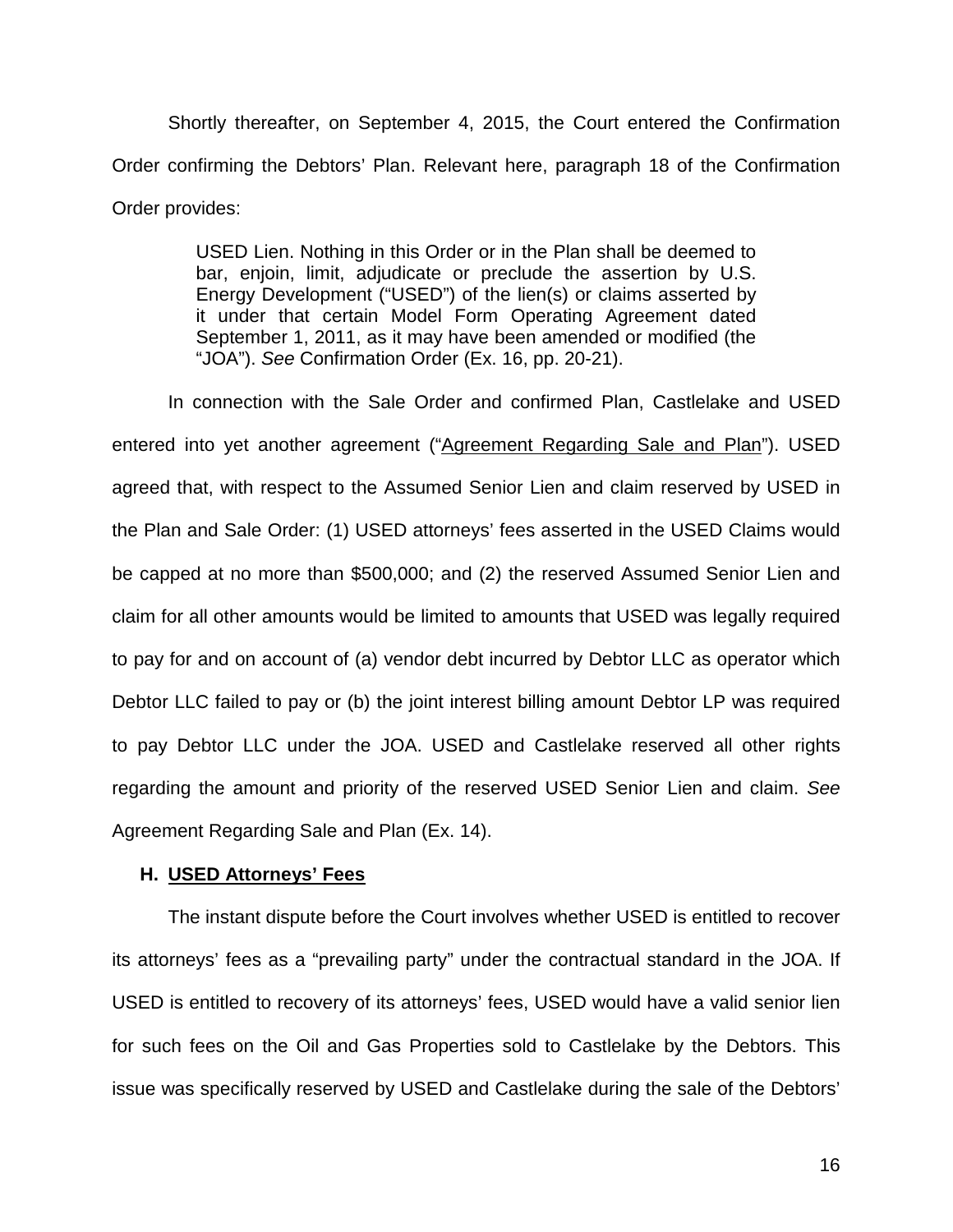oil and gas assets. The issue has now been joined and presented to the Court through the Consolidated Objections to USED Claims filed by Castlelake.

At the hearing on the Consolidated Objections to USED Claims, invoices for attorneys' fees incurred by USED were admitted into evidence ("Invoices") (Ex. 17). The Invoices were organized by the different law firms that represented USED in its disputes with the Debtors, as follows: (i) the Hohmann Taube & Summers law firm ("Taube Firm") Ex. 17A); (ii) the Law Office of M. Steven Smith ("Smith Firm") (Ex. 17B); and (iii) the HodgsonRuss LLP law firm ("Hodgson Firm") (Ex. 17C, 17D).<sup>11</sup>

In general, the Taube Firm (located in Austin, Texas) served as bankruptcy counsel for USED during the Debtors' bankruptcy case. The Smith Firm (located in Houston, Texas) served as Texas oil and gas counsel for USED prior to and during the Debtors' bankruptcy case. The Hodgson Firm (located in Buffalo, New York, where USED is headquartered) served as corporate outside counsel for USED prior to and during the Debtors' bankruptcy case.

No summaries of the dollar amounts or categorical types of legal services rendered were provided by USED to the Court, only the raw Invoices. From USED witness testimony, the Court gleaned that the Taube Firm billed USED about \$320,000; the Smith Firm billed USED about \$140,000; and the Hodgson Firm billed USED about \$134,000.<sup>12</sup> This would result in a grand total in the neighborhood of \$594,000 in attorneys' fees incurred by USED.

 $\overline{\phantom{a}}$ 

 $11$  The invoices from the Hodgson Firm are heavily redacted and marked with handwritten calculations, making it virtually impossible for the Court to determine how much in legal services were actually billed to USED with regard to disputes with any of the Debtors. *See* Invoices (Ex. 17C, 17D).

 $12$  Castlelake provided the Court with a demonstrative exhibit which set forth a total for the Taube Firm invoices of \$330,448, a total for the Smith Firm invoices of \$159,720, and a total for the Hodgson Firm invoices of \$155,171, for a grand total of \$645,339 in USED attorneys' fees. *See* Chart (Ex. 18).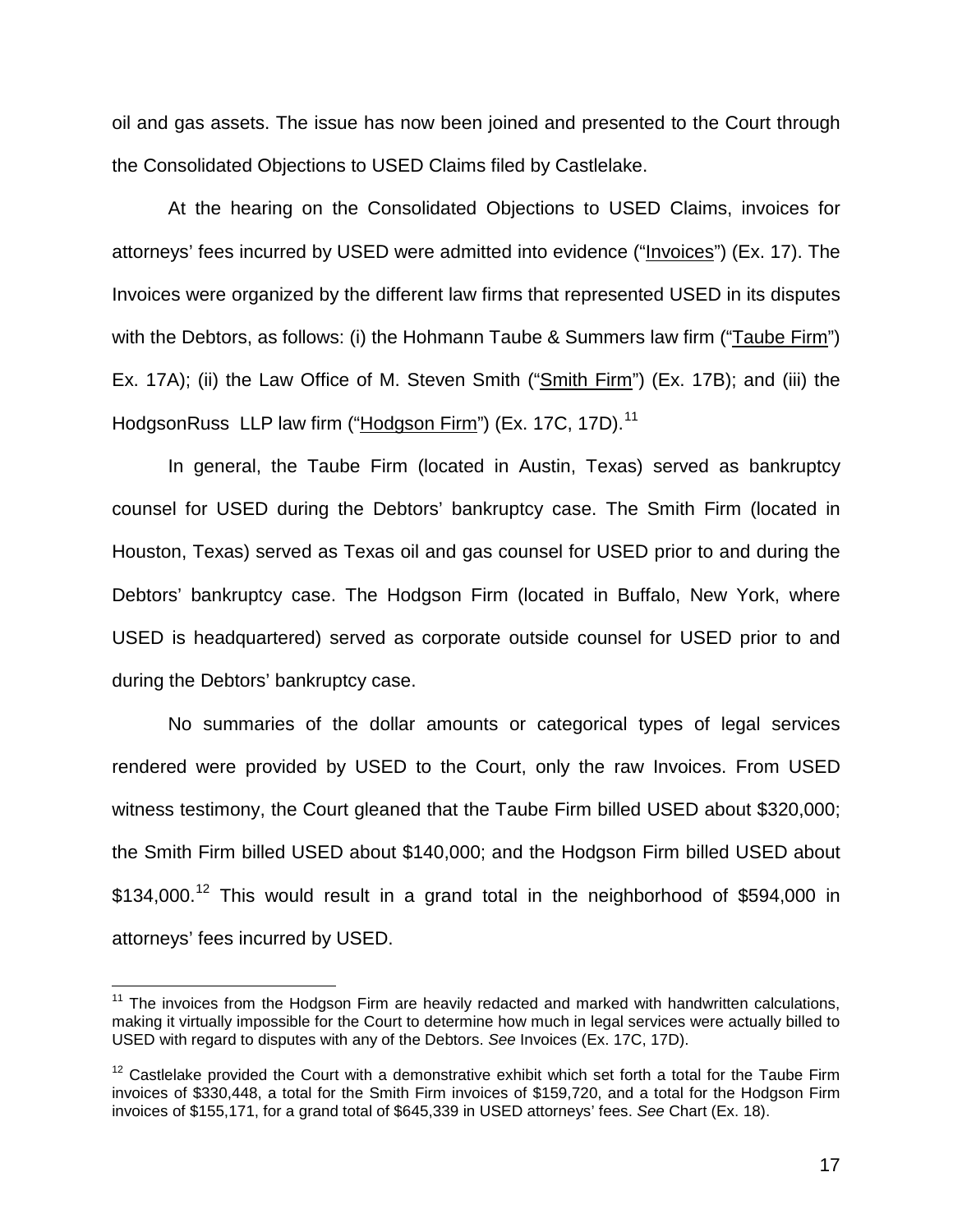No effort was made by USED to segregate, allocate, or even estimate the attorneys' fees that USED incurred between disputes and proceedings that USED had with Debtor LP, from disputes and proceedings that USED had with Debtor LLC. But both Debtor LLC and Debtor LP were each parties to the JOA with USED—and each had a different role. As previously noted, Debtor LLC was the operator under the JOA and Debtor LP was a working interest owner (non-operator) under the JOA. Similarly, no effort was made by USED to segregate, allocate or even estimate attorneys' fees between those fees incurred in the State Court Proceeding, the Operator Adversary Proceeding, the Interpleader Adversary Proceeding, or the main bankruptcy case.

Instead, USED contended that the legal proceedings were "inextricably intertwined", and that it was not possible to segregate or allocate the attorneys' fees between the different legal proceedings or between Debtor LLC and Debtor LP. In this regard, the Court must disagree. As demonstrated by the structure of this Opinion, the Court is able to distinguish the different legal proceedings brought by USED against the different parties. Discrete legal services were performed by USED counsel in the different legal proceedings—namely the State Court Proceeding, the Operator Adversary Proceeding, the Interpleader Adversary Proceeding, and the Debtors' main bankruptcy case. Each of these proceedings had different hearings and many involved different issues.

 USED admitted at the hearing that it never recovered any money damages or monetary relief against either Debtor LLC or Debtor LP, and that it never actually enforced any financial obligation of either Debtor LLC or Debtor LP. Further, neither Debtor LP nor Debtor LLC was ever ordered to pay any monetary obligations under the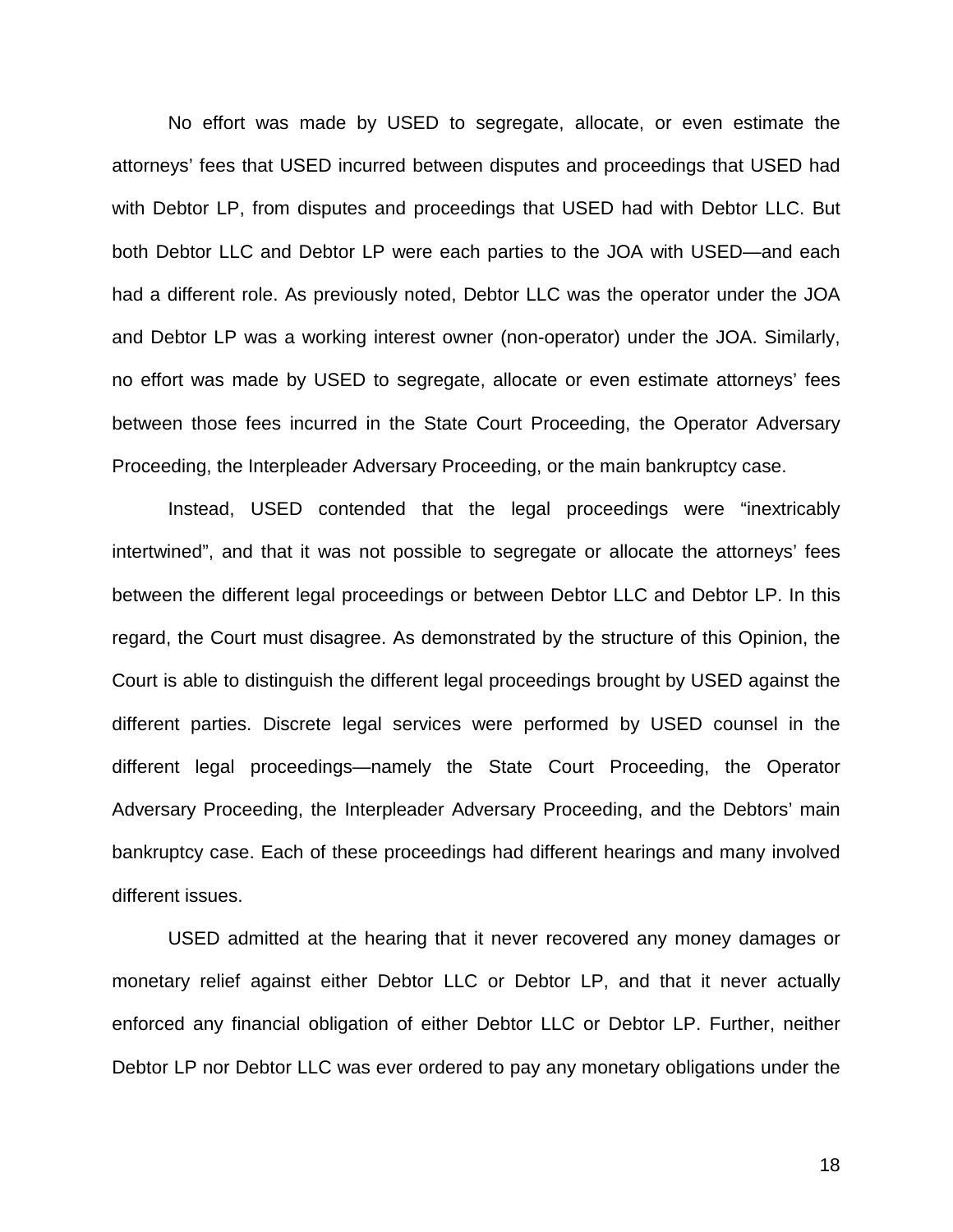JOA in a legal proceeding brought by USED. USED testified that Debtor LP never paid any of the outstanding pre-petition joint interest billings that it owed to either Debtor LLC (as operator) or USED (as successor operator). USED also admitted that it never had to pay any amounts owed by Debtor LP for joint interest billings or any amounts for Debtor LP's share of expenses owed to vendors and suppliers.

From the testimony at the hearing, it became clear that the goal and focus of USED in the legal proceedings was two-fold. First, to remove Debtor LLC as the operator and keep the operatorship in USED. Second, to preserve and enforce USED's lien rights under the JOA. From the Court's perspective, USED largely accomplished these goals and necessarily incurred significant attorneys' fees in so doing. However, as will be explained by the Court, USED's accomplishment of that goal does not make USED a "prevailing party" within the contractual standard set forth in the JOA.

## **IV CONCLUSIONS OF LAW WITH LEGAL ANALYSIS**

## **A. Summary of Positions of Castlelake and USED**

In general, Castlelake objects to the secured claim of USED for attorneys' fees on the following grounds: (1) USED is only entitled to assert a lien under the JOA if it was the "prevailing party" in a proceeding to enforce a "financial obligation" of a party to the JOA, and USED was not a prevailing party in a proceeding to enforce a financial obligation of Debtor LLC or Debtor LP (the other parties to the JOA); (2) to the extent that USED was a prevailing party in the Operator Adversary Proceeding or State Court Proceeding, such claims were brought against Debtor LLC not to enforce a financial obligation of Debtor LLC, but rather to remove Debtor LLC as operator under the JOA;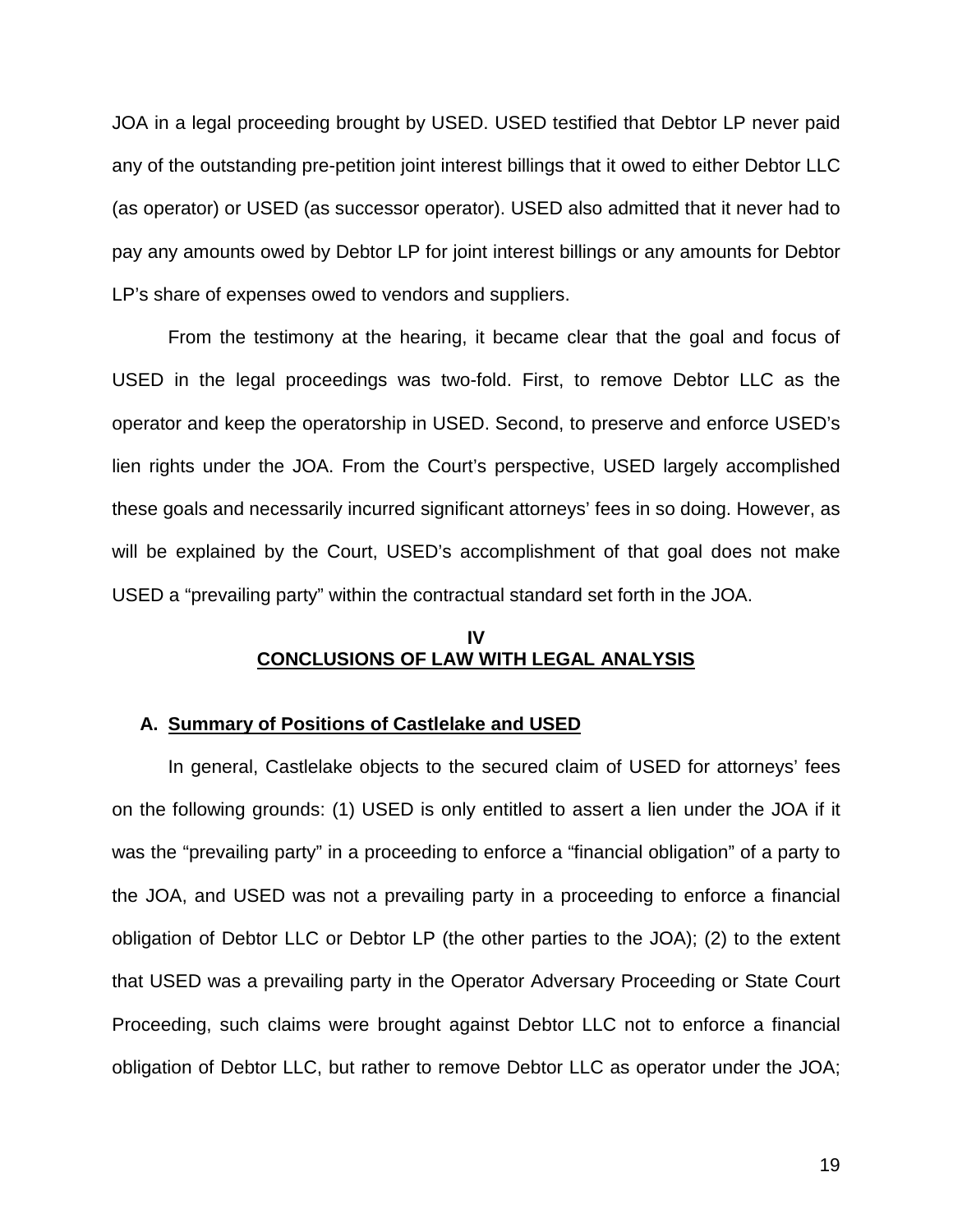(3) Debtor LLC (the only party that USED may have prevailed against) does not own a working interest in the Oil and Gas Properties that could be subject to USED's lien; and (4) even if USED were a prevailing party in a proceeding, USED has not segregated, and cannot demonstrate, its reasonable attorneys' fees related to any such proceeding. *See* Joint PTO, ¶2; Post-Hearing Brief (dkt# 667).

In general, USED responds to Castlelake's objections as follows: (1) USED was a "prevailing party" as it was successful in obtaining a judgment or order for equitable relief; (2) USED was a "prevailing party" under the JOA because (a) USED sought and obtained the Temporary Restraining Order in the State Court Proceeding and the Preliminary Injunction in the Operator Adversary Proceeding which removed Debtor LLC as operator, and USED remained the operator under the confirmed Plan, and (b) USED was the "prevailing party" in the Interpleader Adversary Proceeding and obtained a judgment which resulted in payments to lien claimants; and (3) USED has incurred reasonable attorneys' fees which are recoverable and such fees do not need to be segregated because the different claims asserted and services performed were "intertwined". *See* Joint PTO, ¶¶ 7, 39; Post-Hearing Brief (dkt# 666).

#### **B. JOA Contractual Standard for Recovery of Attorneys' Fees**

 $\overline{\phantom{a}}$ 

In the present case, Texas law applies to the claim by USED for recovery of attorneys' fees under the Joint Operating Agreement (herein "JOA").<sup>13</sup> Under Texas law, parties are free to contract for either a looser or stricter fee-recovery standard than the statutory standard provided in Chapter 38 of the Texas Civil Practice and Remedies Code. *See e.g., Intercontinental Grp. P'ship v. KB Home Lone Star L.P.*, 295 S.W.3d

<sup>13</sup> *See* Article XIV.B of JOA (Ex. 1, p. 19); Exhibit A to JOA (Ex. 1, pp. 34-41); and First Amendment to JOA (Ex. 1, p. 65).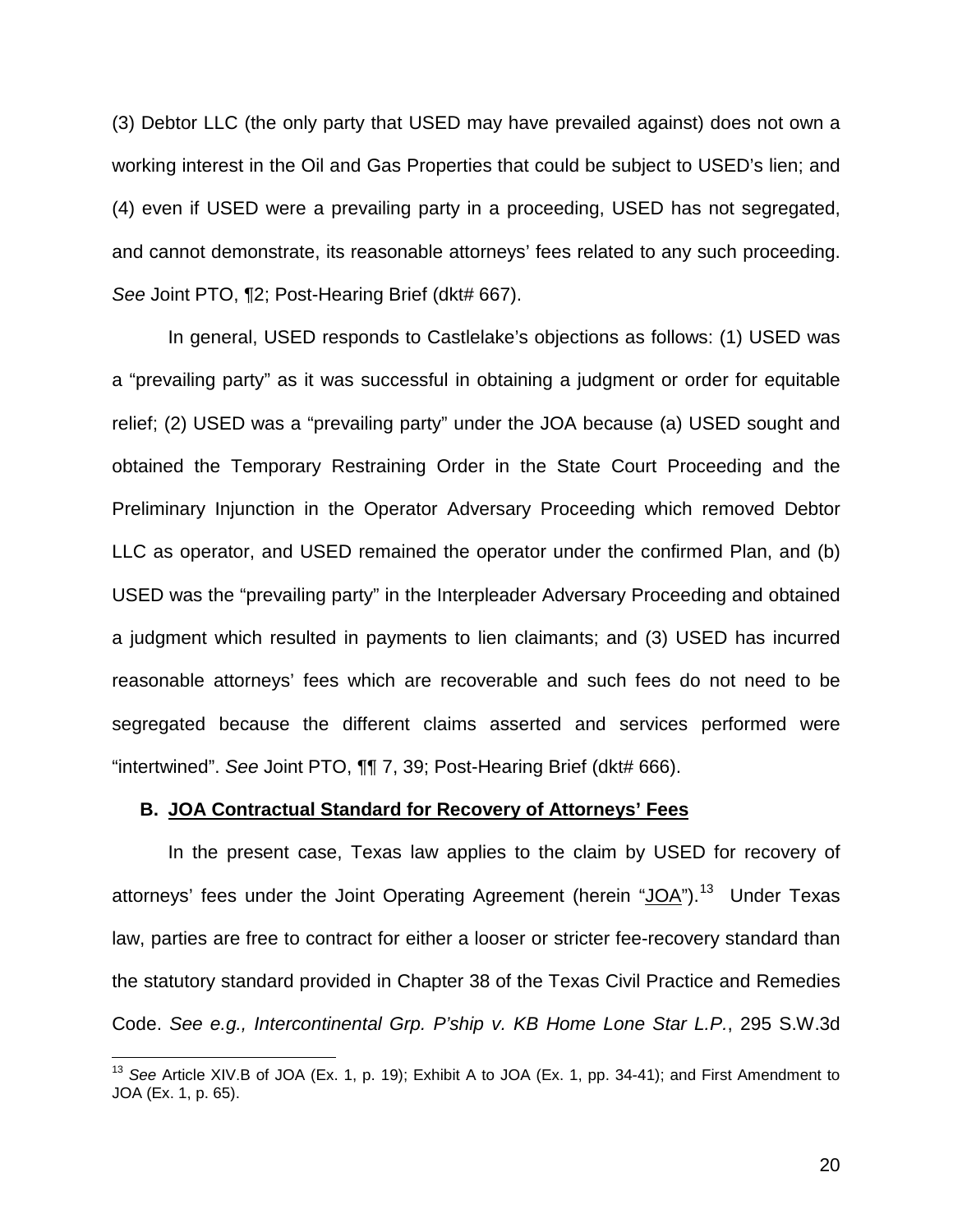650, 653 (Tex. 2009); *Fleet Oil & Gas, Ltd. v. EOG Res., Inc.*, No. 10-11-00289-CV, 2014 Tex. App. LEXIS 5597, at \*15 (Tex. App.—Waco May 22, 2014, *pet. denied*). In such event, the terms of the contract—not a statute—control the right to recovery of attorneys' fees. *See Fleet Oil & Gas*, 2014 Tex. App. LEXIS 5597, at \*15 (citing *Mohican Oil & Gas, LLC v. Scorpion Expl. & Prod., Inc.*, 337 S.W.3d 310, 321 (Tex. App.—Corpus Christi 2011, *pet. denied*)).<sup>14</sup>

This is the precise situation before the Court here. The JOA contains a specific contractual right to recovery of attorneys' fees secured by a lien. This contractual right supersedes any statutory right to recovery available under Texas law. As a result, the Court is confined to the language of the JOA in determining whether the attorneys' fees sought by USED are recoverable.

The JOA at the crux of this dispute was entered into by three parties—Debtor LLC (as operator), Debtor LP (as working interest owner), and USED (as the other working interest owner). The key provision of the JOA, which contains the contractual right of USED to recover attorney's fees, is as follows:

> Costs and Attorneys' Fees: In the event any party [USED] is required to bring legal proceedings to *enforce any financial obligation* of a party hereunder [Debtor LLC or Debtor LP], the *prevailing party* in such action shall be entitled to recover all court costs, costs of collection, and a reasonable attorney's fee, which the lien provided for herein shall also secure. *See* Article VII.D.5 of JOA (Ex. 1, p. 16) [added] (*emphasis added*).

 $\overline{\phantom{a}}$  $14$  USED, as the party seeking to recover its attorneys' fees, bears the burden of proving that its fees are recoverable. *See Aetna Cas. & Sur. v. Wild*, 944 S.W.2d 37, 40 (Tex. App.—Houston 1997, *writ denied*) (citing *Stewart Title Guar. Co. v. Sterling*, 822 S.W.2d 1, 10 (Tex. 1991)).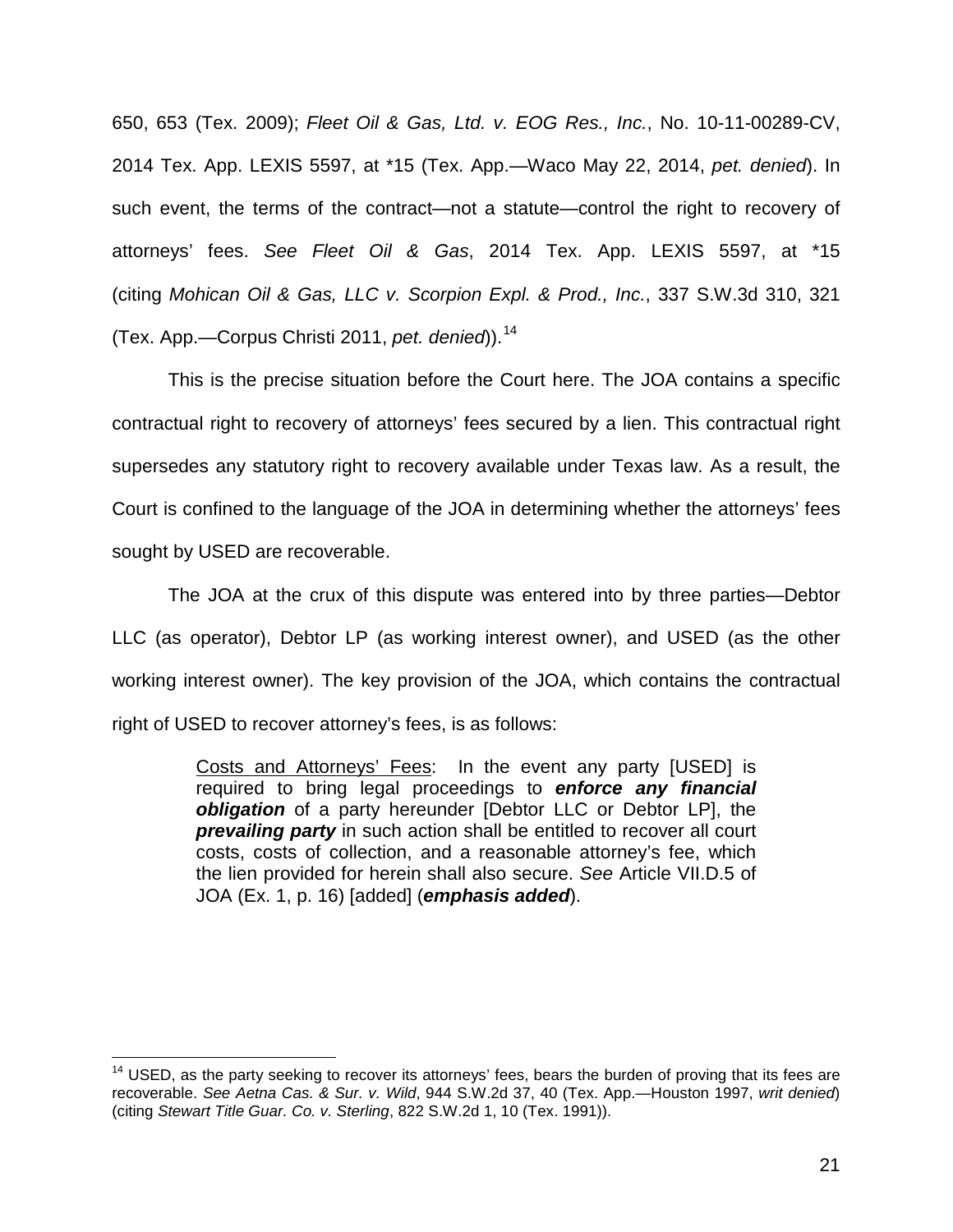To begin, the Court must determine whether this provision of the contract (JOA) is ambiguous.<sup>15</sup> In the present dispute, neither Castlelake nor USED contend that the JOA is ambiguous. Likewise, the Court finds that the relevant provisions of the JOA are not ambiguous. Instead, the parties simply disagree as to the appropriate interpretation of the provisions of the JOA.<sup>16</sup>

When the parties disagree over the meaning of an unambiguous provision in a contract, the parties' intent should be determined by examining the contract as a whole. A court must take the intent of the parties from the contract itself, not from the parties' present interpretation. Put another way, the contract must be enforced as written. *See e.g., Pegasus Energy Grp., Inc. v. Cheyenne Petroleum Co.*, 3 S.W.3d 112, 120-21 (Tex. App.—Corpus Christi 1999, *pet. denied*) (supporting citations omitted). As a result, this Court must give effect to the ordinary and plain meaning of the contractual attorneys' fees provision bargained for in the JOA.

## **1.** *Meaning of "Prevailing Party" in JOA*

 $\overline{\phantom{a}}$ 

Next, the Court turns to the meaning of "prevailing party" in the attorneys' fees provision in the JOA. The JOA does not define "prevailing party". Castlelake and USED disagree on the applicable meaning of "prevailing party" under Texas law.

Castlelake suggests that the phrase "prevailing party" means a party who "successfully prosecutes an action or successfully defends against an action on the main issue." In support, Castlelake cites to a line of Texas cases including *Pegasus* 

<sup>15</sup> *See e.g., Pegasus Energy Grp., Inc. v. Cheyenne Petroleum Co.*, 3 S.W.3d 112, 120 (Tex. App.— Corpus Christi 1999, *pet. denied)* (citing *Coker v. Coker*, 650 S.W.2d 391, 394 (Tex. 1983)) (finding that whether a contract is ambiguous is a question of law for the trial court and, further, that a contract is ambiguous if it is susceptible to more than one reasonable interpretation or meaning).

 $16$  A disagreement over the meaning of a contractual provision does not render the provision ambiguous. *See e.g., Pegasus Energy*, 3 S.W.3d at 120 (supporting citations omitted).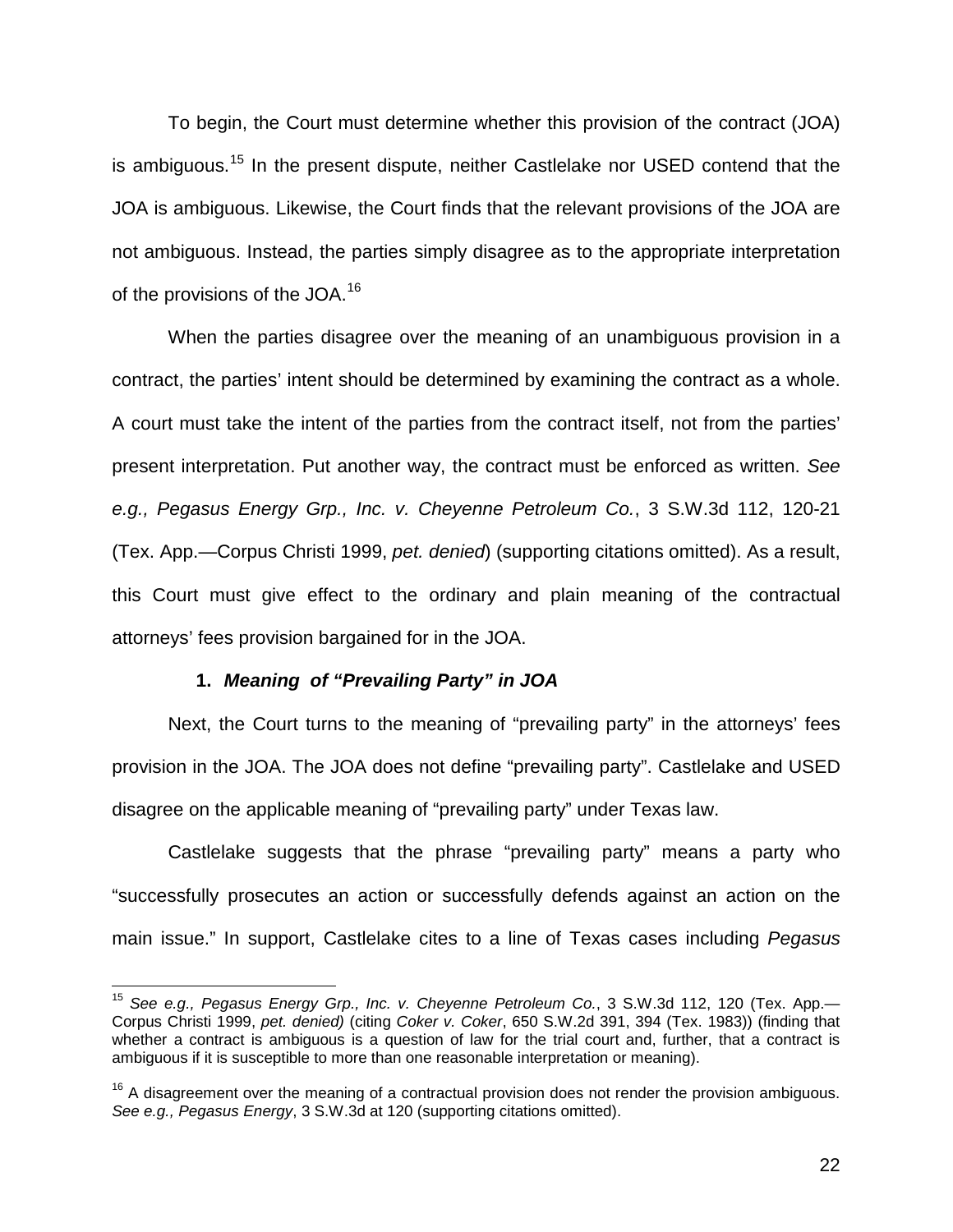*Energy*, 3 S.W.3d 112, 128 (Tex. App.—Corpus Christi 1999, *pet. denied*).

In *Pegasus Energy,* the Texas Court of Appeals dealt with a contractual provision in an operating agreement that provided for recovery of attorneys' fees by a prevailing party. In this context, the Court of Appeals held that the phrase "prevailing party" means a party who "successfully prosecutes an action or successfully defends against an action on the main issue." *Pegasus Energy,* 3 S.W.3d at 128 (citing *Emery Air Freight Corp. v. General Transp. Sys., Inc.*, 933 S.W.2d 312, 316 (Tex. App.—Houston 1996, *no writ*); *Weng Enter., Inc. v. Embassy World Travel, Inc.*, 837 S.W.2d 217, 222-23 (Tex. App.—Houston 1992, *writ denied*)). To that end, the *Pegasus Energy* court focused on what constituted the "main issue" in the proceeding, and then determined which party prevailed on that main issue.

On the other hand, USED suggests that the phrase "prevailing party" means a party who is "successful in obtaining a judgment, damages or orders for equitable relief", or a party that obtained "some form of relief from the court that affected a material alteration of the legal relationship of the parties."<sup>17</sup> In support, USED cites to a line of cases including *Intercontinental Grp. P'ship v. KB Home Lone Star L.P.*, 295 S.W.3d 650, 653 (Tex. 2009).

 $\overline{\phantom{a}}$ 

 $17$  Very recently, the U.S. Supreme Court addressed the meaning of "prevailing party" in the context of a federal statute—Title VII of the Civil Rights Act of 1964. *See CRST Van Expedited Inc. v. Equal Opportunity Emp't Comm'n*, --- S.Ct. ---, No. 14-1375, 2016 WL 2903425 (May 19, 2016). In sum, the Supreme Court recognized that under federal fee-shifting statutes, the "touchstone of the prevailing party inquiry must be the material alteration of the legal relationship of the parties," and held that a defendant in a Title VII suit need not obtain a favorable judgment "on the merits" to be a prevailing party. This Court's decision here does no violence to the Supreme Court's definition of "prevailing party". This case concerns the meaning of "prevailing party" in the context of a private contract governed by Texas state law (the JOA), not a federal statute. More importantly, even if USED is a "prevailing party" under the Supreme Court's definition, the JOA requires more than that. The JOA requires that USED must have prevailed in a proceeding to enforce a "financial obligation", as more fully explained below. Obviously, the federal feeshifting statutes addressed by the Supreme Court do not have this additional critical requirement—i.e., that a party prevail on enforcement of a "financial obligation".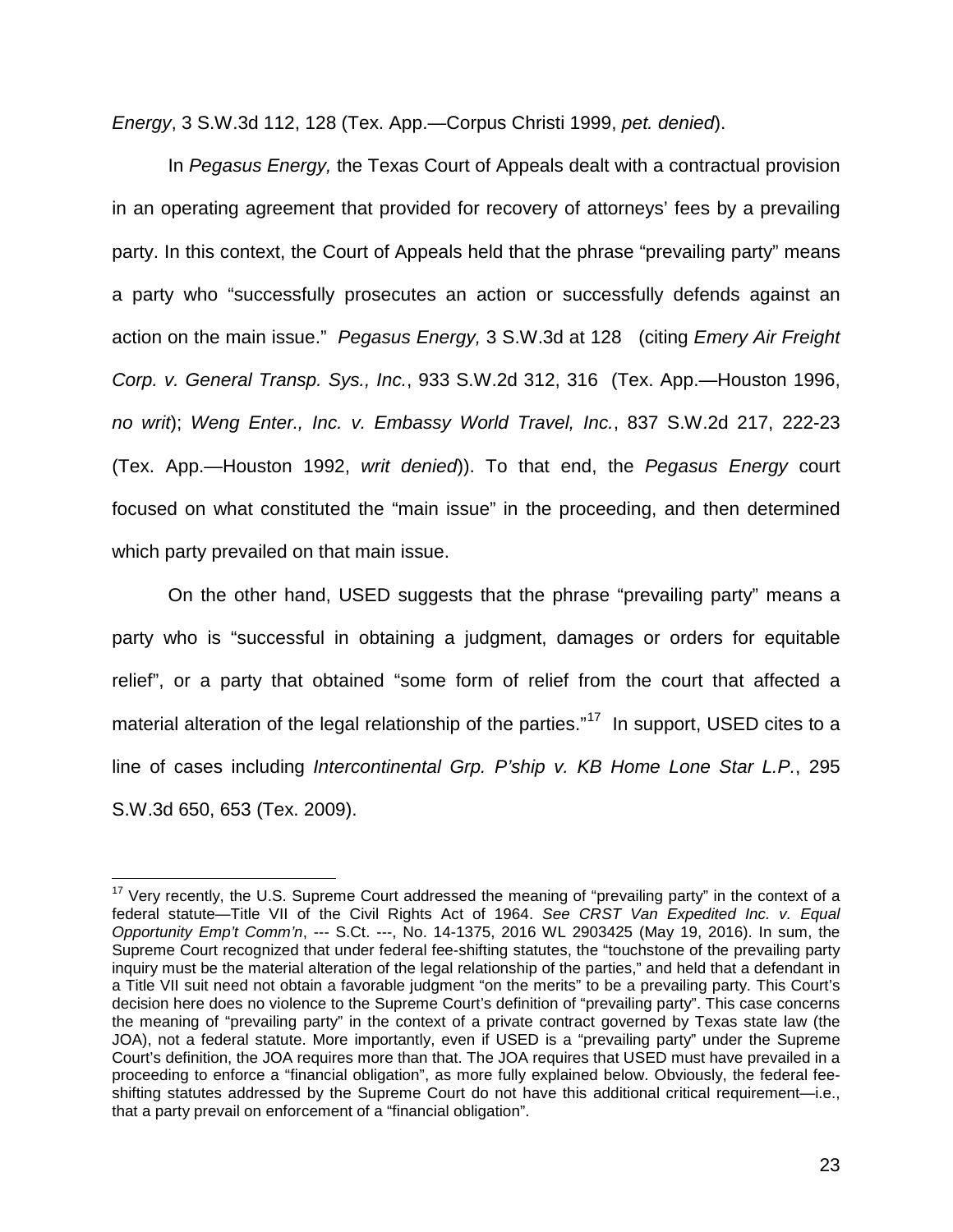In *Intercontinental Group,* the Texas Supreme Court dealt with a fee recovery provision in a real estate development contract. Although the plaintiff in *Intercontinental Group* obtained a jury finding that the defendant had breached the contract, the jury awarded zero (\$0) damages against the defendant. 295 S.W.3d at 655. Ultimately, the Texas Supreme Court held that the plaintiff was not a "prevailing party" entitled to attorneys' fees because the plaintiff "recovered no damages; it secured no declaratory or injunctive relief; it obtained no consent decree or settlement in its favor; it received nothing of any value of any kind, certainly received none of the relief sought in its petition." *Intercontinental Group*, 295 S.W.3d at 655. According to the Texas Supreme Court, then, a prevailing party must prevail "upon the court to award it something, either monetary or equitable". 295 S.W.3d at 655.

The Court does not believe that these two lines of cases relied upon by Castlelake and USED are inconsistent.

Notably, the Texas Supreme Court in *Intercontinental Group* focused almost exclusively on the *remedy* actually obtained by the party to be a "prevailing party" specifically whether a \$0 judgment can meet this requirement. In turn, the *Pegasus Energy* court addressed the *issue* the party must win to be a "prevailing party". Indeed, a review of the opinion written by the Texas Court of Appeals in *Intercontinental Group* demonstrates that the lower court applied the same standard set forth in *Pegasus Energy*—a prevailing party is one who successfully prosecutes or defends the "main issue" in the case. *See Intercontinental Group*, 295 S.W.3d 668, 672 (Tex. App.— Corpus Christi 2009). Although the Texas Supreme Court reversed the lower court award of attorneys' fees in *Intercontinental Group,* in doing so, the Texas Supreme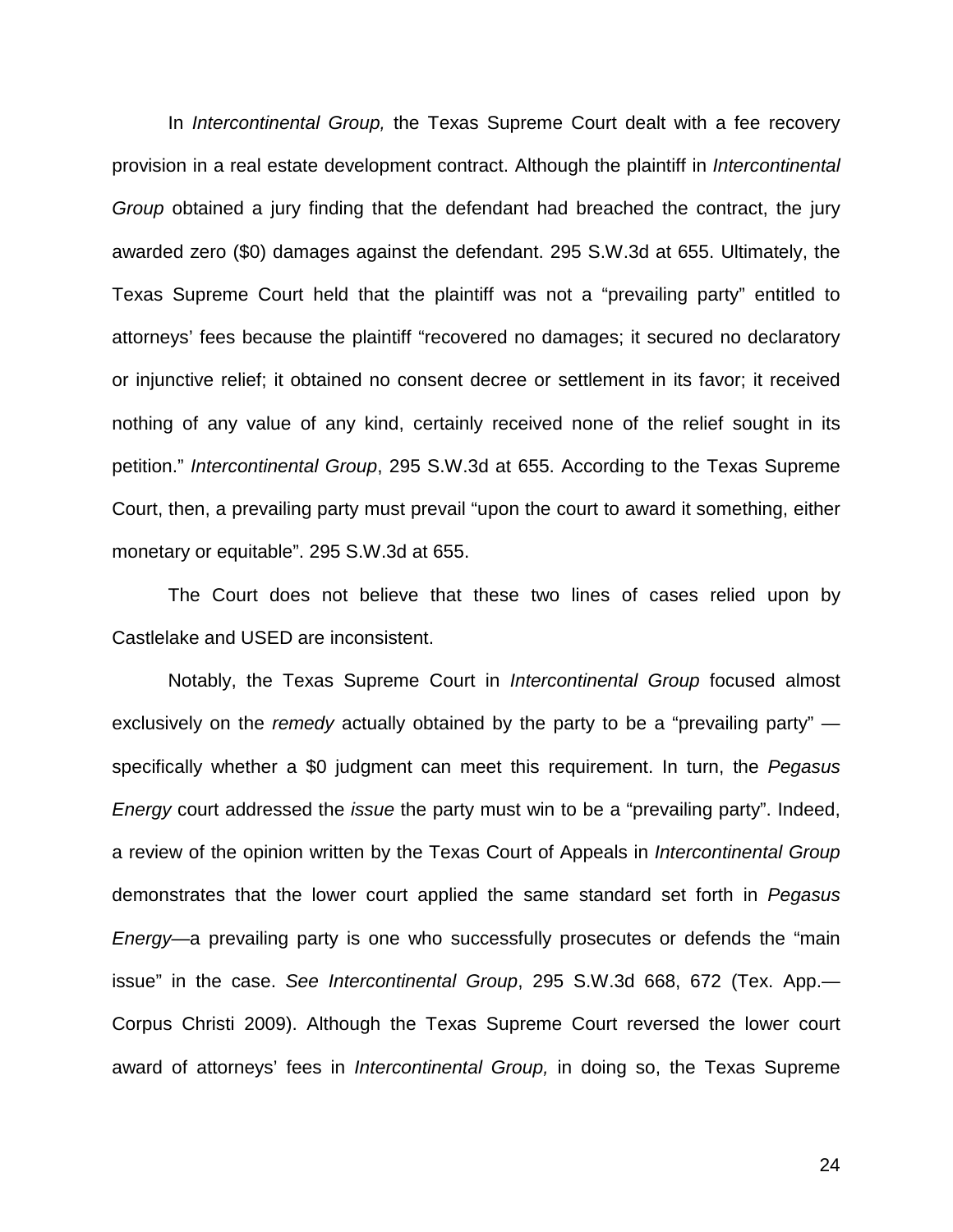Court did not reject the longstanding "main issue" test applied by Texas state courts. Instead, the Texas Supreme Court reversed the award of attorneys' fees because the *remedy* obtained by the plaintiff (\$0 damages in a breach of contract suit) was insufficient to qualify the plaintiff as a prevailing party.

In sum, to determine if a party is a "prevailing party", Texas law requires a court to examine whether the party successfully prosecutes or defends the "main issue" in the proceeding, and the remedy actually obtained by that party.<sup>18</sup> As explained below however, the meaning of "prevailing party" does not dispose of the instant dispute between Castlelake and USED—given other restrictive text in the JOA.

## **2.** *Meaning of "Financial Obligation" in JOA*

Importantly, the attorneys' fees provision in the JOA has restrictive text. To recover its attorneys' fees under the JOA, USED must be more than just a "prevailing party". The JOA requires that USED be a "prevailing party" in a legal proceeding to "enforce any financial obligation" of a party to the JOA.<sup>19</sup> Here, the other parties to the JOA were Debtor LLC and Debtor LP. So, the Court must determine whether USED was a "prevailing party" in a legal proceeding brought by USED to enforce any "*financial obligation*" of Debtor LLC or Debtor LP.

Under Texas law, the terms used in a contract are given their "ordinary" and "plain" meaning, unless the contract itself shows that the parties intended the terms to have a different meaning. *See e.g., Kachina Pipeline Co., Inc. v. Lillis*, 471 S.W. 3d 445,

 $\overline{\phantom{a}}$ 

<sup>&</sup>lt;sup>18</sup> The Fifth Circuit, in an unpublished opinion, also used the "main issue" test to define "prevailing party" under Texas state law. *See Debaillon v. Total Minatome Corp.*, 180 F.3d 265 (5th Cir. 1999) (unpublished) (finding that a "prevailing party" is the party that "successfully prosecutes the action or successfully defends against the action on the main issue") (citing to a litany of Texas state court cases).

<sup>19</sup> *See* Article VII.D.5 of JOA (Ex. 1, p. 16).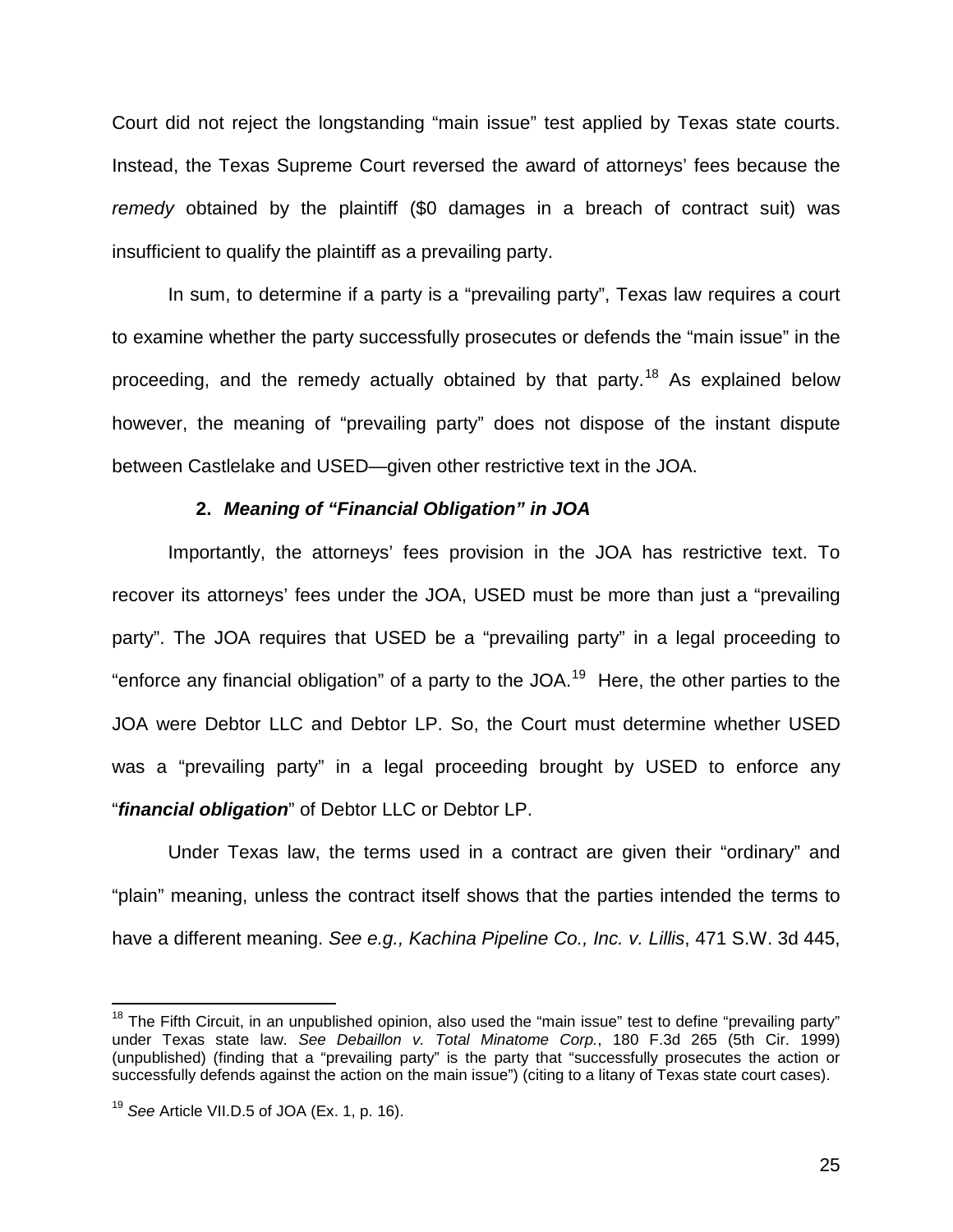450 (Tex. 2015) (supporting citations omitted); *see also Am. Nat. Gen. Ins. Co. v. Ryan*, 274 F.3d 319, 323 (5th Cir. 2001) (applying Texas law). Here, the JOA provides no definition for the terms "financial obligation". As a result, this Court must give the terms "financial obligation" their ordinary and plain meaning.

The Court concludes that the ordinary and plain meaning of the terms "financial obligation" in the JOA requires some nexus to a monetary or pecuniary obligation of the party. Black's Law Dictionary defines a "financial interest" as "an interest involving money or its equivalent". Black's Law Dictionary (10th ed. 2014). The standard dictionary definition of "financial" is "relating to finance"; with "finance" being defined as "money or other liquid resources". Merriam-Webster Dictionary (11th ed. 2004).

As a result, the Court determines that the term "financial" as used in "financial obligation" requires a monetary obligation. Read in the context of the attorneys' fees provision of the JOA, the Court concludes that a "legal proceeding to enforce any financial obligation" means a legal proceeding to enforce any monetary obligation.

The Court's conclusion regarding the meaning of "financial obligation" in the JOA is buttressed by other provisions in the JOA. $^{20}$  For example, the JOA allows a nondefaulting party (USED) to sue a defaulting party for damages to collect "amounts in default". *See* Article VII.D.2 of JOA (Ex. 1, p. 16). Debtor LP (as working interest owner) had a "financial obligation" under the JOA to pay its share of joint interest billings—and Debtor LP was in default on such monetary obligation. Debtor LLC (as operator) had a "financial obligation" to pay vendors and suppliers—and Debtor LLC was in default on such monetary obligation. USED (as a working interest owner, even

 $\overline{a}$ 

<sup>20</sup> The parties' intent should be determined by examining the entire contract as a whole. *See e.g., Fischer v. CTMI, L.L.C.,* 479 S.W.3d 231, 239 (Tex. 2016) (supporting citations omitted).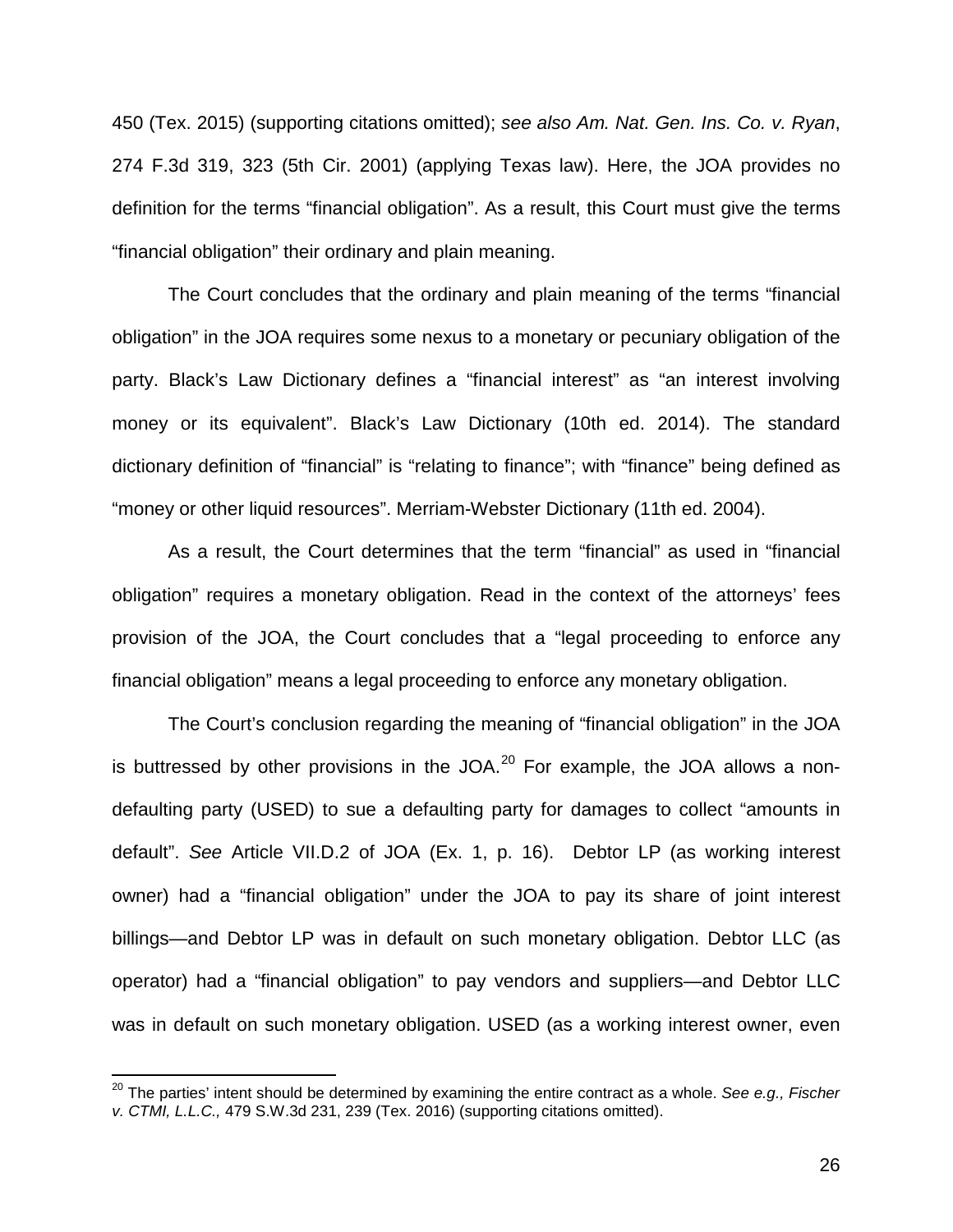before it became the operator) could have sued Debtor LP or Debtor LLC for monetary damages due to these defaults under the JOA. If USED had been successful in any such suit, USED would have been a "prevailing party" in a proceeding to enforce a "financial obligation" and therefore entitled to its attorneys' fees. But, as we have and will see, this simply never happened.

Equally important, the JOA provision under which Debtor LLC was removed as operator by USED uses only the term "obligation", without the modifying term "financial" found in the attorneys' fee provision of the JOA. *Compare* Article V.B.1 of JOA (Ex. 1, p. 7) (operator may be removed for "material failure or inability to perform its obligations" under the JOA); *with* Article VII.D.5 of JOA (Ex. 1, p. 16) (attorneys' fees may be recovered by prevailing party in legal proceedings to enforce any "financial obligation"). If the parties really intended to allow recovery of attorneys' fees for legal proceedings to remove the operator under the JOA, the word "financial" would not have been added to modify the term "obligation" in the attorneys' fees provision of the JOA. But the word "financial" was added to the text of the attorneys' fee provision. The Court must give effect to this critical word "financial"; otherwise, the Court would be rewriting the JOA.

In sum, the Court concludes that a legal proceeding to enforce "any financial obligation" as used in the attorneys' fees provision of the JOA (Article VII.D.5), means a legal proceeding to enforce any monetary obligation. This attorneys' fees provision in the JOA does not include enforcement of non-financial obligations, such as a proceeding to remove Debtor LLC as the operator under the JOA.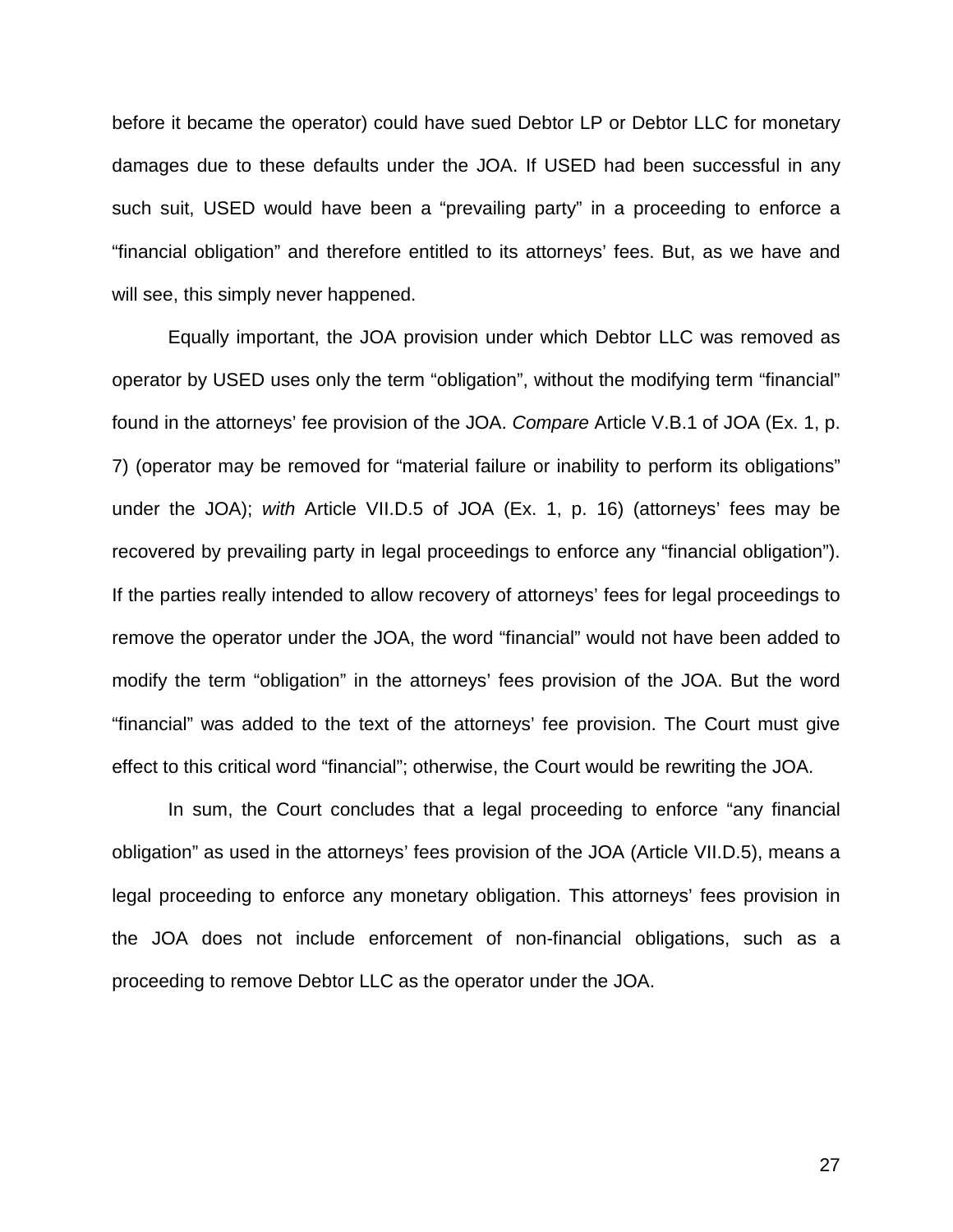### **3.** *Application of JOA Attorneys' Fees Standard to Legal Proceedings*

The Court will now apply this legal framework to the different legal proceedings between USED, Debtor LLC, and Debtor LP (the parties to the JOA). Under this framework, to recover attorneys' fees under the JOA, USED must: (1) be a "prevailing party"—meaning that USED successfully prosecuted or successfully defended the "main issue" in a legal proceeding and actually obtained a remedy; and (2) the successful legal proceeding must enforce a "financial obligation" of Debtor LLC or Debtor LP—meaning to enforce a monetary obligation of Debtor LLC or Debtor LP.

#### **State Court Proceeding**

The Court starts with the State Court Proceeding filed by USED prior to the Debtors' bankruptcy. The "main" issue and remedy sought by USED in the State Court Proceeding was injunctive relief to recognize and enforce the removal of Debtor LLC as operator under the JOA. USED obtained an *ex parte* Temporary Restraining Order preventing Debtor LLC from continuing to act as the operator under the JOA. The Temporary Restraining Order soon expired by its terms and the State Court Proceeding was later dismissed without a trial on the merits.

If the Court gives USED the benefit of the doubt that obtaining an *ex parte* Temporary Restraining Order is "prevailing" in a proceeding, the Court concludes that USED was a "prevailing party" in the State Court Proceeding. But USED did not prevail in the State Court Proceeding to enforce any "financial obligation" of Debtor LLC or Debtor LP as required by the attorneys' fees provision of the JOA.

This is true because the primary remedy sought, and the only remedy obtained, by USED in the State Court Proceeding was an injunctive remedy removing Debtor LLC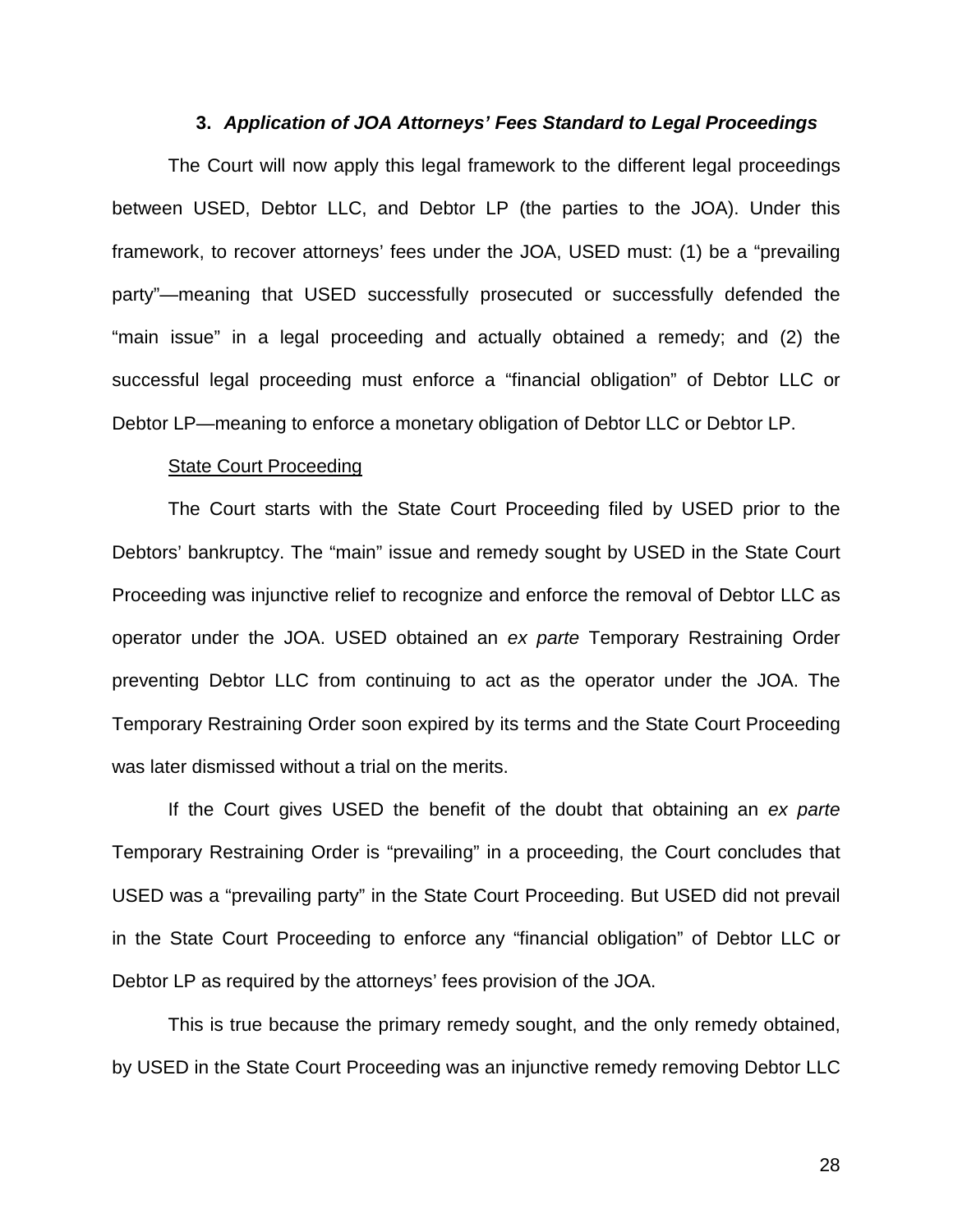as operator. USED was not awarded a remedy on any financial or monetary obligation against either Debtor LLC or Debtor LP in this proceeding. No monetary judgment was ever rendered in the State Court Proceeding. Ultimately, the State Court Proceeding was dismissed by USED with no monetary relief being awarded to USED.

As a result, the Court concludes that USED is not entitled to recovery of attorneys' fees incurred in the State Court Proceeding under the contractual standard in the JOA.

#### Operator Adversary Proceeding

Next, the Court will analyze the Operator Adversary Proceeding brought by USED in this Court. The "main" issue and remedy sought by USED in this proceeding was injunctive relief to enforce the removal of Debtor LLC as operator under the JOA and recognition that USED was the successor operator. Following a contested hearing, this Court granted USED's request for a Preliminary Injunction. The Preliminary Injunction prevented Debtor LLC from continuing to act as the operator and determined that USED was the operator, pending a trial on the merits. A trial on the merits was never conducted. USED remained the operator and the Operator Adversary Proceeding was later dismissed by stipulation of the parties.

If the Court considers the issuance of a Preliminary Injunction in favor of USED as "prevailing" in a proceeding, the Court concludes that USED was a "prevailing party" in the Operator Adversary Proceeding. But USED did not prevail in the Operator Adversary Proceeding to enforce any "financial obligation" of Debtor LLC or Debtor LP within the meaning of the attorneys' fees provision in the JOA.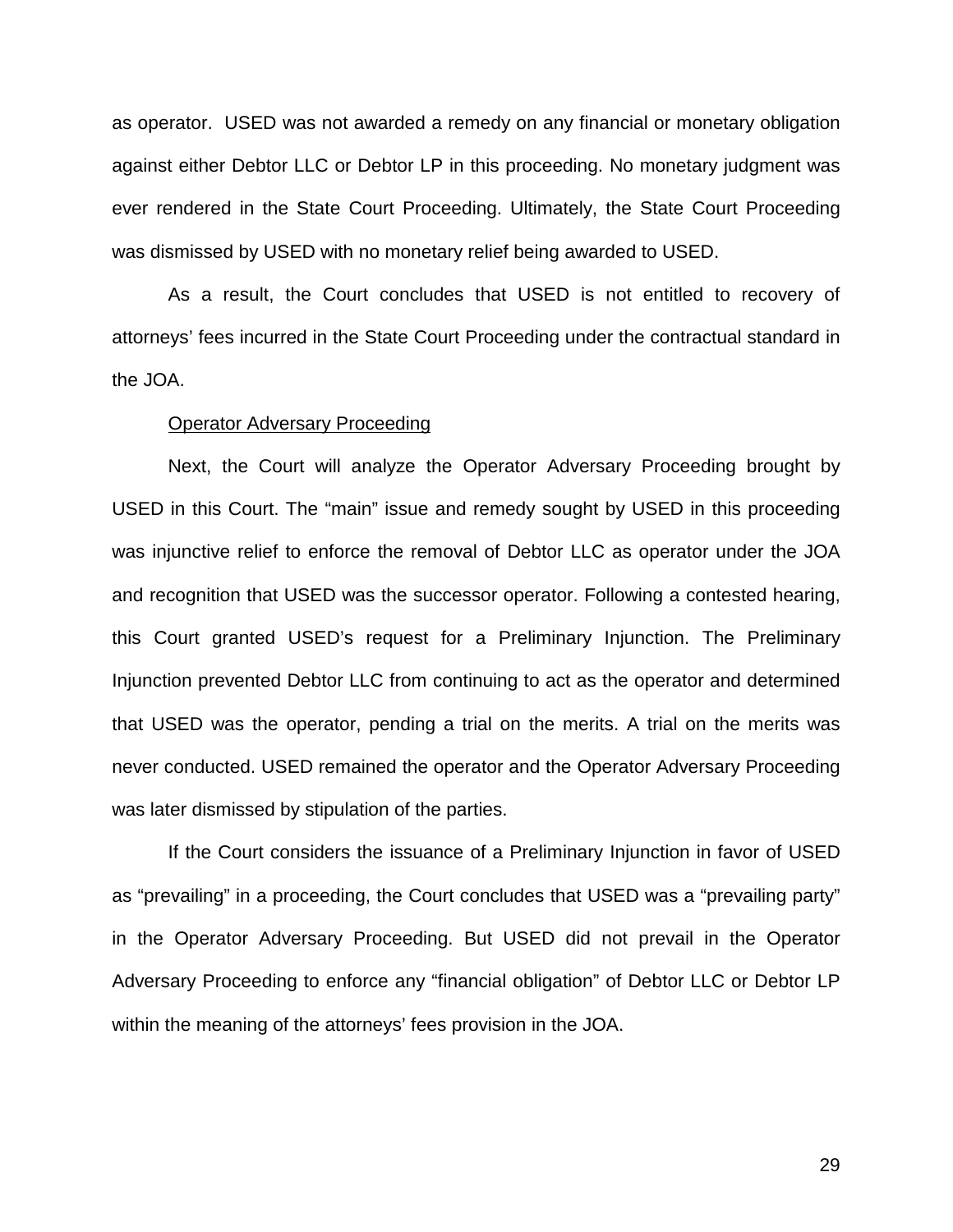This is true because the primary remedy sought, and the only remedy obtained, by USED in the Operator Adversary Proceeding was an injunctive remedy removing Debtor LLC as operator. USED was not awarded a remedy on a financial or monetary obligation against either Debtor LLC or Debtor LP in this proceeding. No monetary judgment or relief was ever rendered in this proceeding. Ultimately, the Operator Adversary Proceeding was dismissed by USED with no monetary relief being awarded to USED.

 As a result, the Court concludes that USED is not entitled to recovery of attorneys' fees incurred in the Operator Adversary Proceeding under the contractual standard in the JOA.

#### Interpleader Adversary Proceeding

Next, the Court will evaluate the Interpleader Adversary Proceeding brought by USED in this Court. This proceeding was filed by USED against Debtor LLC, Castlelake and multiple mineral lienholders that asserted mineral subcontractor liens and claims against USED. The main issue and relief sought in the Interpleader Adversary Proceeding was the amount owed by USED to Debtor LLC for joint interest billings and discharge of USED from liability through payment of USED funds to parties entitled to such funds. Ultimately, an Agreed Final Judgment was entered in the Interpleader Adversary Proceeding. The Agreed Final Judgment discharged USED from claims, distributed the interplead funds, and dismissed all other claims with prejudice.

USED was indeed successful in obtaining an Agreed Final Judgment discharging it from liability in the Interpleader Adversary Proceeding. But this proceeding was not brought by USED to "enforce any financial obligation" of Debtor LLC within the meaning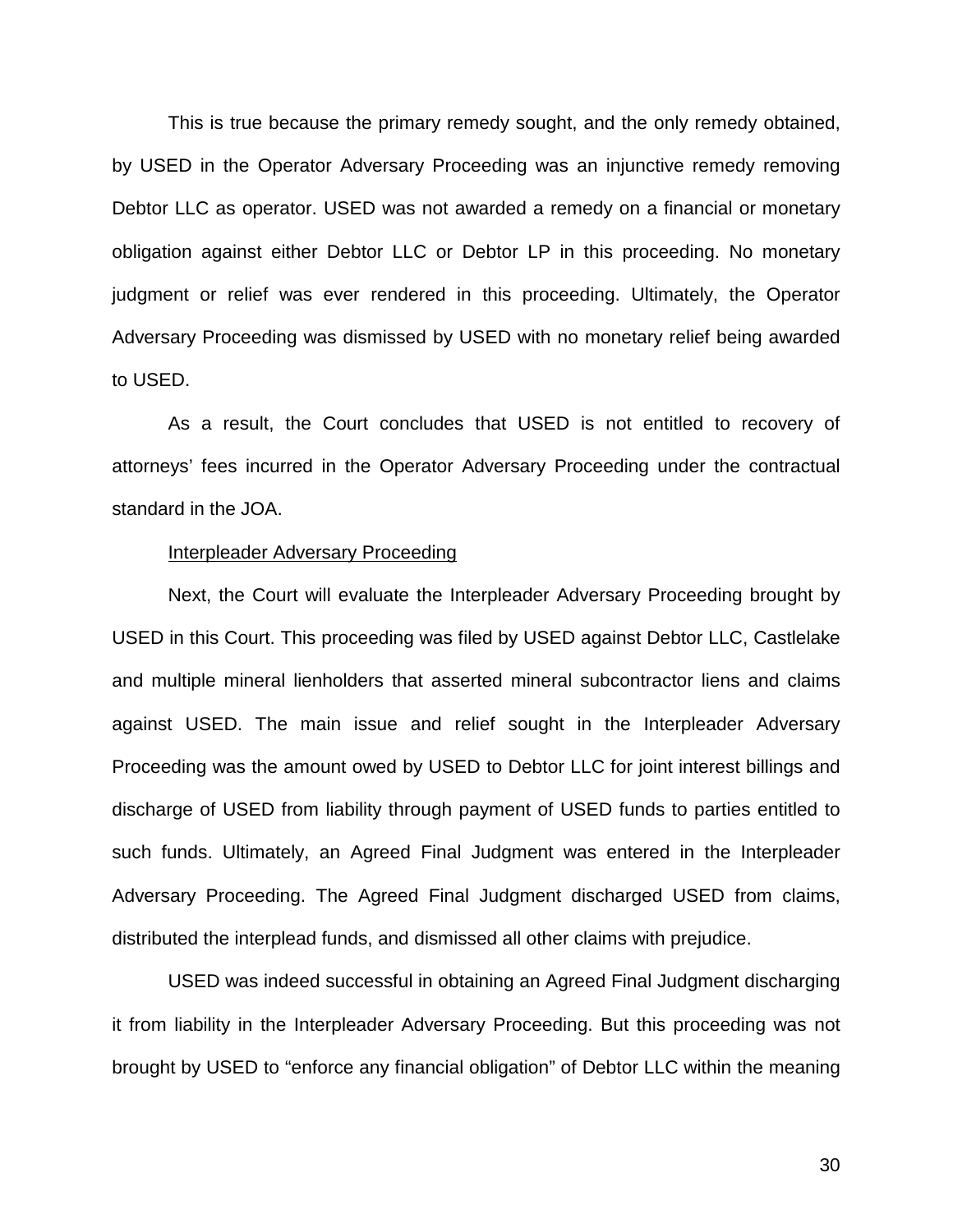of the attorneys' fees provision of the JOA. USED did not seek any monetary relief against Debtor LLC in this interpleader action; instead USED only sought to adjudicate *its own* liability to Debtor LLC for the interplead funds.

No monetary judgment or relief was ever granted in the Interpleader Adversary Proceeding in favor of USED against Debtor LLC. Indeed, in this proceeding USED admitted it owed joint interest billings *to* Debtor LLC and USED interplead the funds that USED admitted it owed into the registry of the Court. USED did not pay mineral lienholders any amount over the amount that USED admitted it owed to Debtor LLC in the Interpleader Adversary Proceeding.

As a result, the Court concludes that USED is not entitled to recovery of attorneys' fees incurred in the Interpleader Adversary Proceeding under the contractual standard in the JOA.

### Bankruptcy Case

USED appeared and participated in numerous hearings in the Debtors' main bankruptcy case pending in this Court—ranging from cash collateral and DIP financing to the sale of the Debtor's assets and confirmation of a Plan.

The primary goal of USED in the Debtors' bankruptcy case was to preserve and enforce USED's lien rights under the JOA and maintain USED's operatorship. This goal was demonstrated by the testimony of USED at the hearing on the Consolidated Objections to USED Claims. USED's goal was also evident from the numerous agreements reached by USED with Castlelake and the Debtors in the bankruptcy case to preserve any lien of USED under the JOA in connection with DIP financing, sale of the Debtors' assets, and confirmation of a Plan.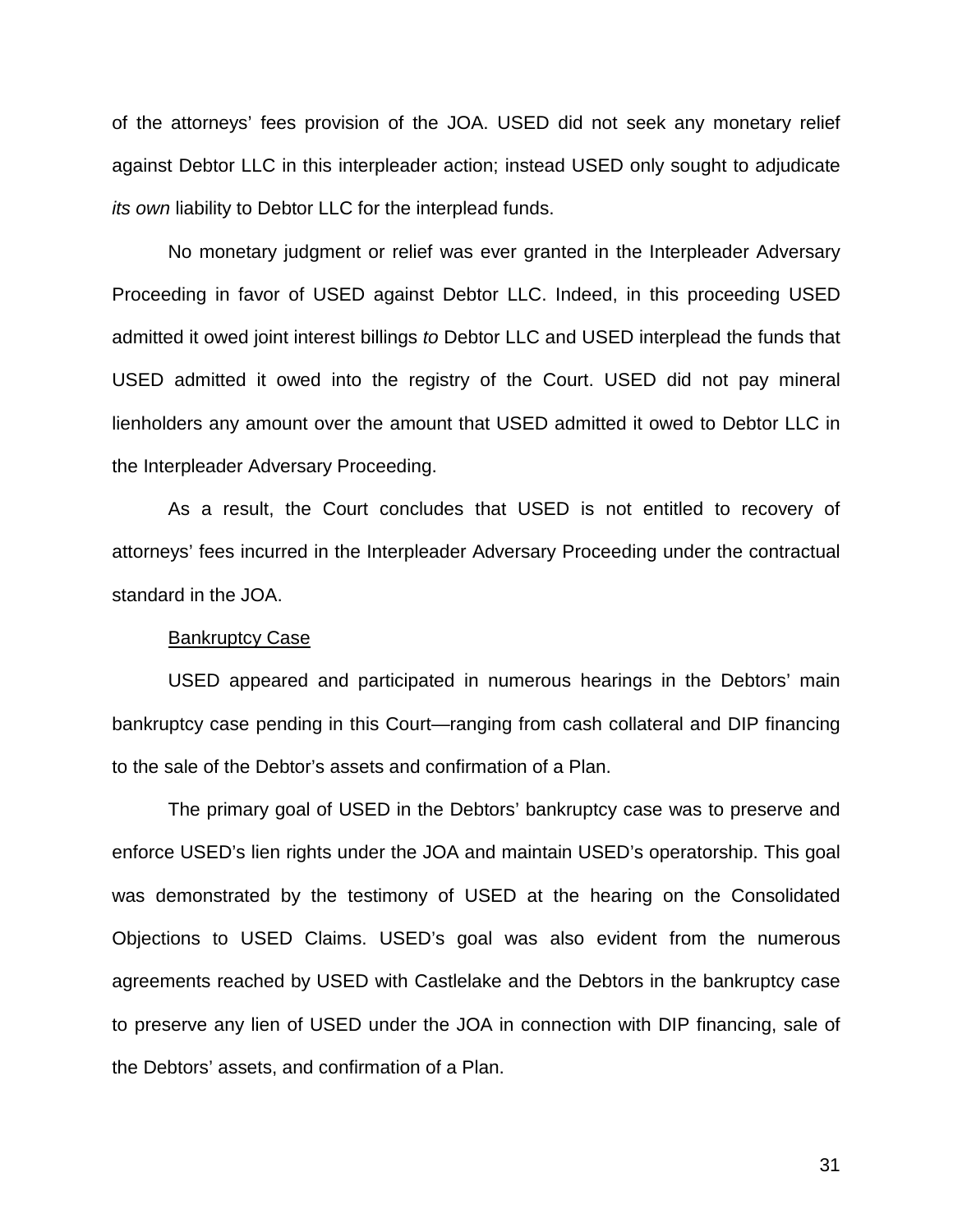The Court concludes that preservation of USED's lien rights and operatorship in the bankruptcy case is not a proceeding to "enforce a financial obligation" of Debtor LP or Debtor LLC under the attorneys' fees provision of the JOA. *Preserving rights* under the JOA is a far, far cry from *enforcing financial obligations* under the JOA. USED cites to no order or judgment entered by this Court at USED's request in the bankruptcy case which enforced any financial obligation of Debtor LLC or Debtor LP under the JOA. Indeed, USED testified at the hearing that USED never actually enforced any financial obligation of either Debtor LLC or Debtor LP, and that Debtor LP never paid any of the outstanding pre-petition joint interest billings that were owed.

Finally, the language in the JOA requires that USED "bring" a legal proceeding against Debtor LP or Debtor LLC (the other parties to the JOA) to be entitled to recover attorneys' fees. Yet the bankruptcy case was voluntarily filed by the Debtors; the bankruptcy case was not a proceeding "brought" by USED to enforce a financial obligation. USED cites to no motion or contested matter it brought within the Debtors' bankruptcy case to enforce any financial obligation of Debtor LLC or Debtor LP.

 As a result, the Court concludes that USED is not entitled to recovery of attorneys' fees incurred in the Debtors' bankruptcy case under the contractual standard in the JOA.

# **4.** *Conclusion--USED Attorneys' Fees are not Recoverable under JOA Contractual Standard*

The net result: USED is not entitled to recover its attorneys' fees under the contractual standard set forth in the JOA. In essence, the JOA requires that USED prevail in a legal proceeding to enforce a "financial obligation" of another party (Debtor LLC or Debtor LP) to recover its attorneys' fees. It is true that USED could be viewed as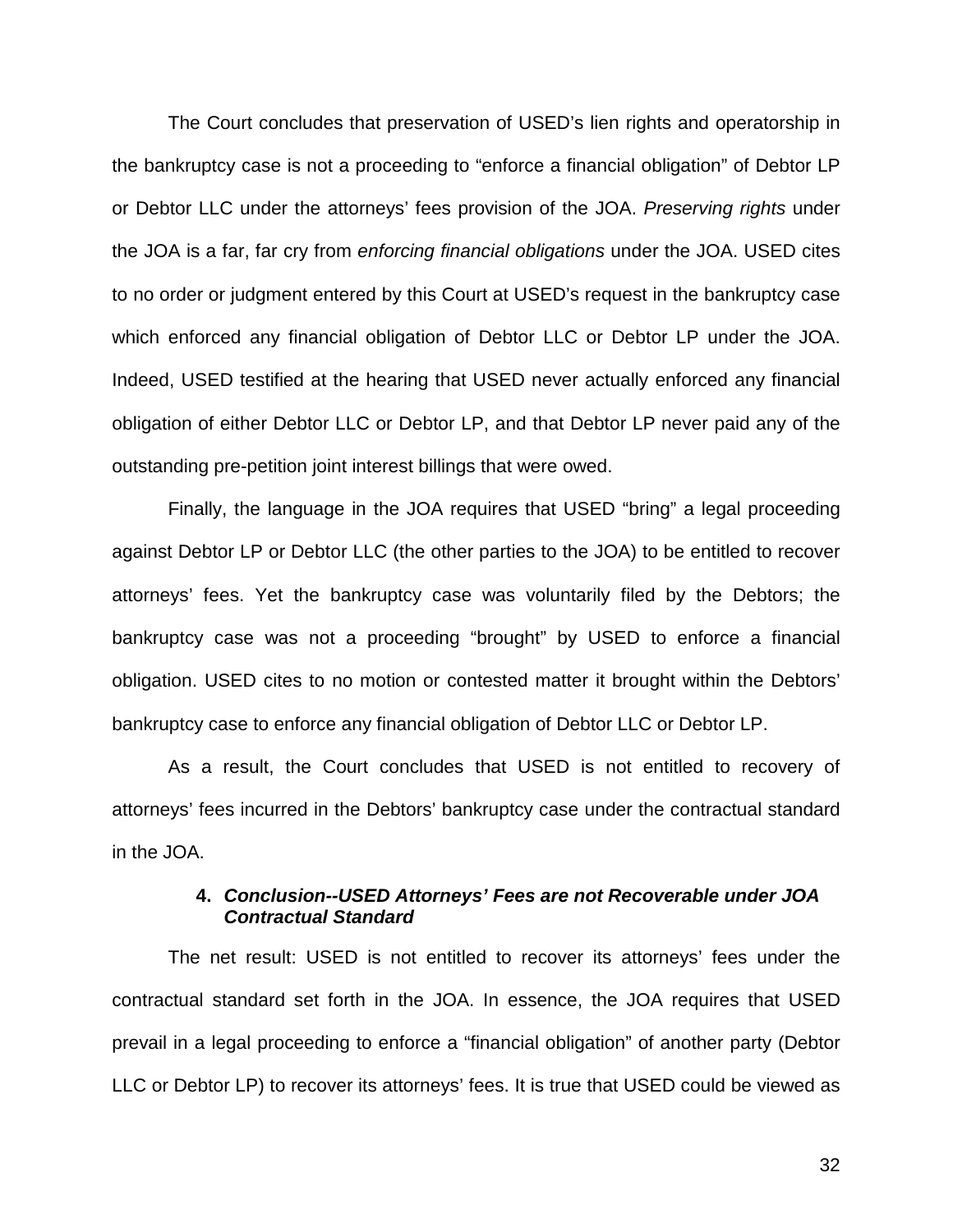having prevailed in legal proceedings to remove Debtor LLC as operator. Yet that success never enforced any "financial obligation" of Debtor LLC or Debtor LP—as required by the contractual text of the JOA for USED to recover its attorneys' fees.

The Court's conclusion is also supported by USED's testimony at the hearing. USED admitted that it never actually enforced any financial obligation of either Debtor LLC or Debtor LP. USED also admitted that it never recovered any money damages or monetary relief from either Debtor LLC or Debtor LP.

For the Court to award USED any attorneys' fees would essentially require the Court to rewrite the JOA and violate two fundamental legal axioms—disregard the ordinary meaning rule and subtract the word "financial" before the word "obligation". This of course, the Court cannot do. $21$  If the parties to the JOA had intended to allow recovery of attorney's fees for enforcement of *any obligation* under the JOA (such as the obligation of Debtor LLC to relinquish its operatorship), the JOA could have been written that way. But it was not. Instead, the JOA was written to require a successful proceeding to enforce a *financial obligation* to recover attorneys' fees.

In conclusion, USED is not entitled to recovery of any of its attorneys' fees under the contractual standard set forth in the JOA. As a result, USED has no lien under the JOA for its attorneys' fees, and the objections filed by Castlelake to the secured claims of USED must be granted.

## **C. Lien on Assets of Debtor LP for Attorneys' Fees Against Debtor LLC**

 $\overline{\phantom{a}}$ 

The Court has already concluded that USED does not have a valid claim and lien for attorneys' fees, given the contractual "financial obligation" standard used in the JOA.

<sup>21</sup> A court may not rewrite a contract. A court should give meaning to every word in a contract. *See e.g., Fischer*, 479 S.W. 3d at 239 (Tex. 2016) (supporting citations omitted); *see also Tenn. Gas Pipeline Co. v. Fed. Energy Regulatory Comm'n*, 17 F.3d 98, 103 (5th Cir. 1994) (applying Texas law).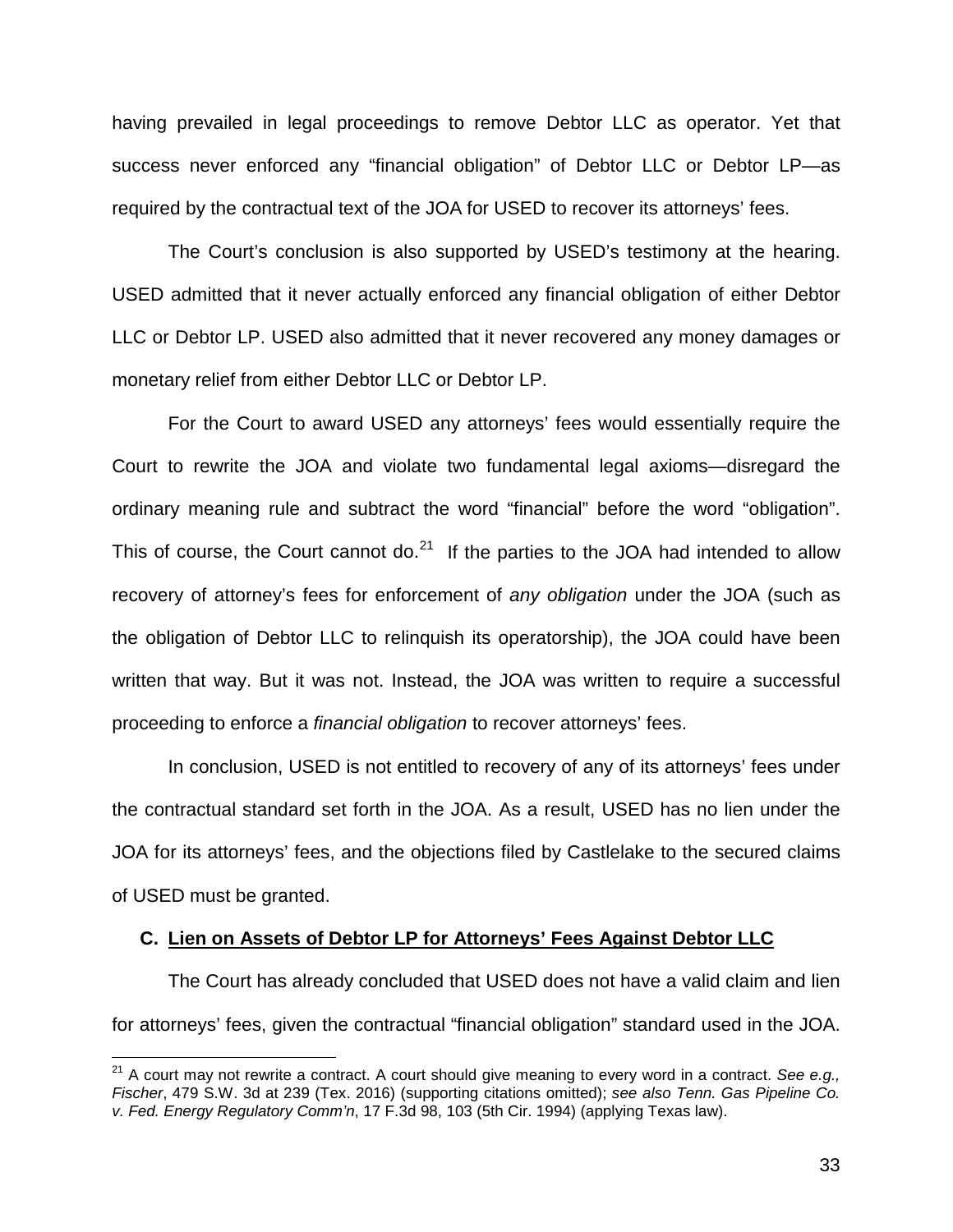There is a second and independent ground that leads the Court to conclude that USED does not have a valid claim and lien for attorneys' fees. Simply put, USED does not have a lien on assets of Debtor LP based on a claim for attorneys' fees against Debtor LLC under the JOA.

 Debtor LLC is the only party to the JOA that USED could conceivably be deemed to have prevailed against in a legal proceeding. USED obtained injunctive relief (albeit temporary) against Debtor LLC in the State Court Proceeding and Operator Adversary Proceeding. Notably, USED obtained no relief and did not prevail in any legal proceeding against Debtor LP.

Yet Debtor LP is the only party to the JOA that owned assets with value that were sold to Castlelake. Debtor LP's assets consisted of working and leasehold interests in the Oil and Gas Properties. At the hearing, USED effectively (and understandably) conceded that USED is asserting its lien only on the working interests owned by Debtor LP sold to Castlelake. USED is not asserting a lien on any assets owned by Debtor LLC that were sold to Castlelake.<sup>22</sup>

Debtor LLC and Debtor LP were each separate parties and signatories to the JOA, along with USED. Debtor LLC was the operator and Debtor LP was a working interest holder. Debtor LLC and Debtor LP had different roles, functions, and obligations under the JOA. They are separate legal entities.

Under the JOA, USED has a contractual lien only on the assets and interests owned by *the party* against whom attorneys' fees are recoverable. This is evident from the language in the JOA. The assets and interests subject to the contractual lien are set

 $\overline{\phantom{a}}$ 

 $22$  As detailed in the Court's Findings of Fact, the assets of Debtor LLC sold to Castlelake and the assets of Debtor GP do not have any value.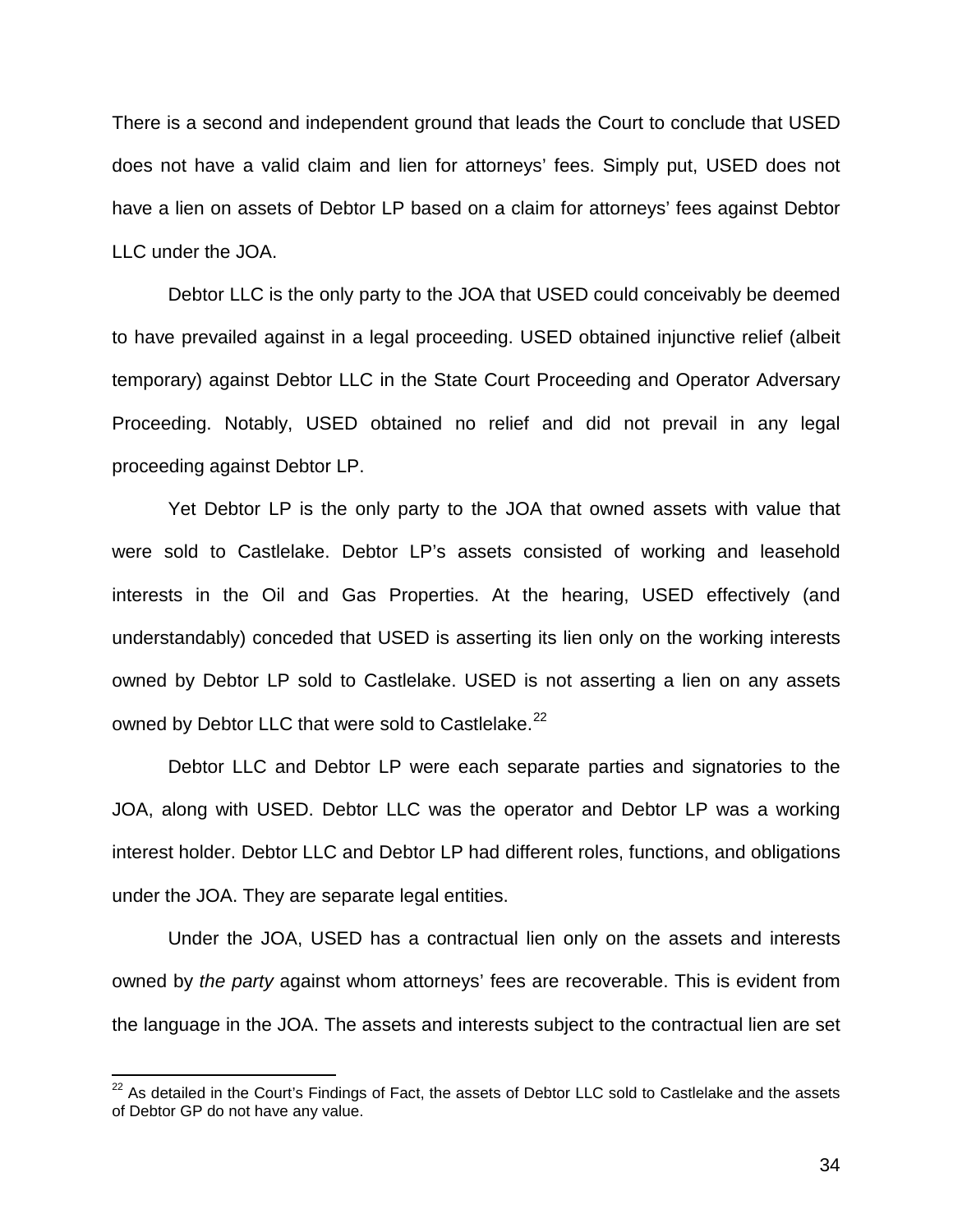forth in the JOA, which provides in pertinent part as follows:

**Liens and Security Interests:** *Each party* grants to the other parties hereto a lien upon any interest *it* now owns or hereafter acquires in Oil and Gas Leases and Oil and Gas Interests…and a security interest…in any interest *it* now owns or hereafter acquires in the personal property and fixtures… to secure performance of all of *its* obligations under this agreement…[s]uch lien and security interest granted by *each party* hereto shall include *such party'*s leasehold interests, working interests, operating rights, and royalty and overriding royalty interests in the Contract Area… *See* Article VII.B of JOA (Ex. 1, p. 15) (*emphasis added*).

In turn, the attorneys' fees provision of the JOA provides, in pertinent part, as

follows:

Costs and Attorneys' Fees: In the event any party is required to bring legal proceedings to enforce any financial obligation of *a party* hereunder, the prevailing party in such action shall be entitled to recover… a reasonable attorney's fee, *which the lien provided for herein shall also secure*. *See* Article VII.D.5 of JOA (Ex. 1, p. 16) (*emphasis added*).

The language in the JOA clearly provides that each party is granting a lien on the interests and assets owned by that particular party to secure only the obligations of that particular party. This is the inescapable conclusion from the use of the words "each", "it", "its" and "a" when describing a party in the relevant lien provisions of the JOA. Put another way, Debtor LP (a separate party) did not grant a lien on Debtor LP's assets to secure the attorneys' fee obligations of Debtor LLC (a different party) under the JOA.

To sum up, USED does not have a lien on assets of Debtor LP based on a claim for attorneys' fees against Debtor LLC by USED. Assuming *arguendo* that USED was a "prevailing party" under the contractual standard in the JOA, USED prevailed only against Debtor LLC (not Debtor LP). The JOA does not grant USED a lien on the assets of Debtor LP to secure obligations and fees owed by Debtor LLC. The assets now owned by Castlelake upon which USED asserts a lien, were assets owned by Debtor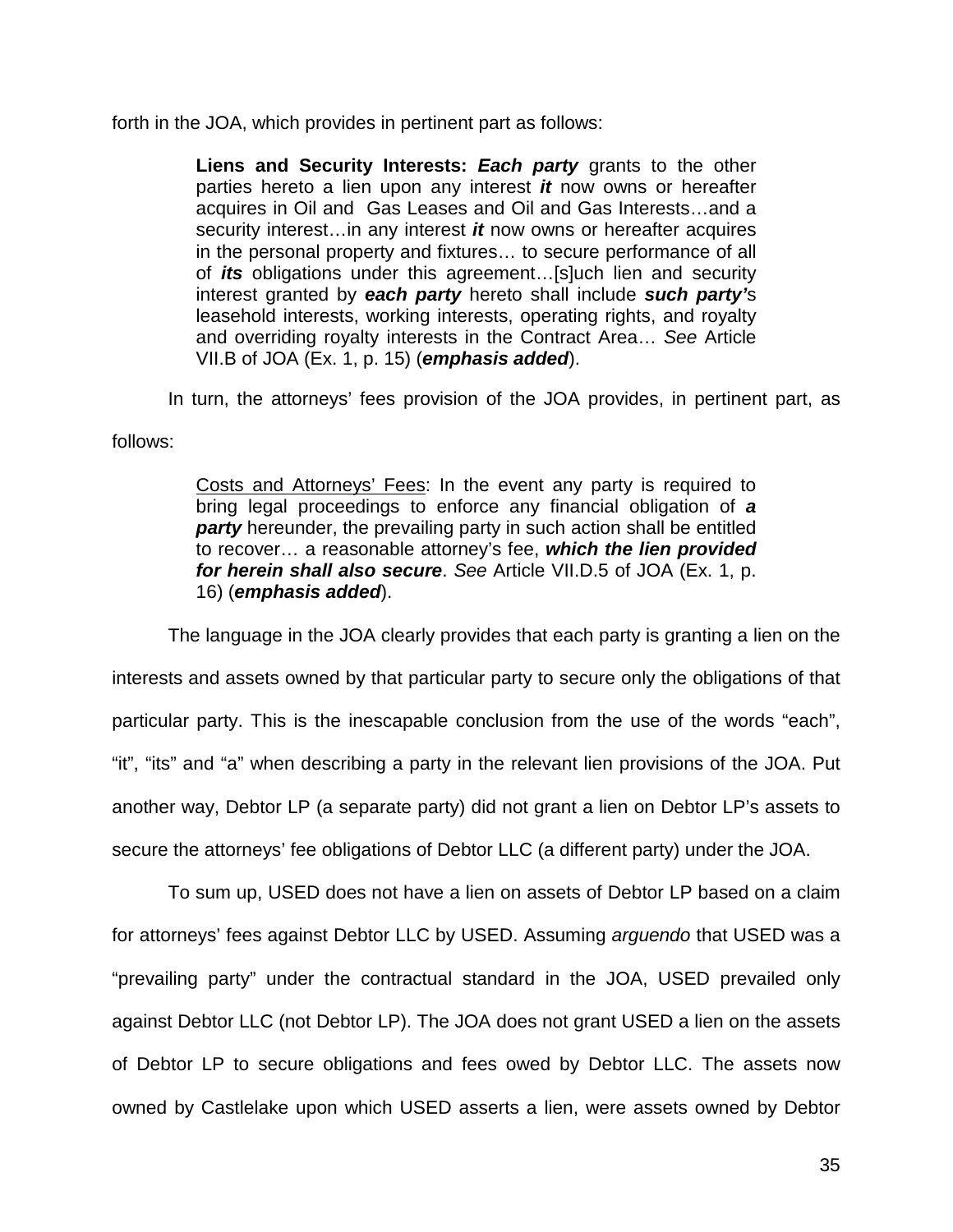LP (not Debtor LLC). Based on this separate and independent ground, the objections filed by Castlelake to the secured claims of USED must also be granted.

### **D. Additional Grounds for Objections**

Castlelake has raised additional grounds in its objections to USED's claim for attorneys' fees. These additional grounds include: (1) waiver of USED's right to recover attorneys' fees in certain legal proceedings, due to language in dismissal orders in such proceedings; and (2) denial of USED's attorneys' fees, due to the failure of USED to segregate such fees between recoverable and non-recoverable claims and proceedings.

The Court has already granted Castlelake's objection to the secured claims of USED for attorneys' fees on the two independent grounds set forth above in this Opinion. As a result, the Court finds it unnecessary to reach such additional grounds.

# **V CONCLUSION**

 As this case aptly demonstrates, words do matter. Here, the governing contract (a joint operating agreement) has the critical word "financial" before the word "obligation". The Court cannot ignore this critical word in the text of the agreement, nor can it rewrite the agreement by subtracting this word. To recover its attorneys' fees, the joint operating agreement requires that USED be a "prevailing party" in a proceeding to enforce a "financial obligation". Although USED may have prevailed in the eyes of many, and incurred necessary attorneys' fees in doing so—USED did not prevail in the type of proceeding contractually required to recover attorneys' fees. For this reason standing alone, USED's secured claims for attorneys' fees must be denied.